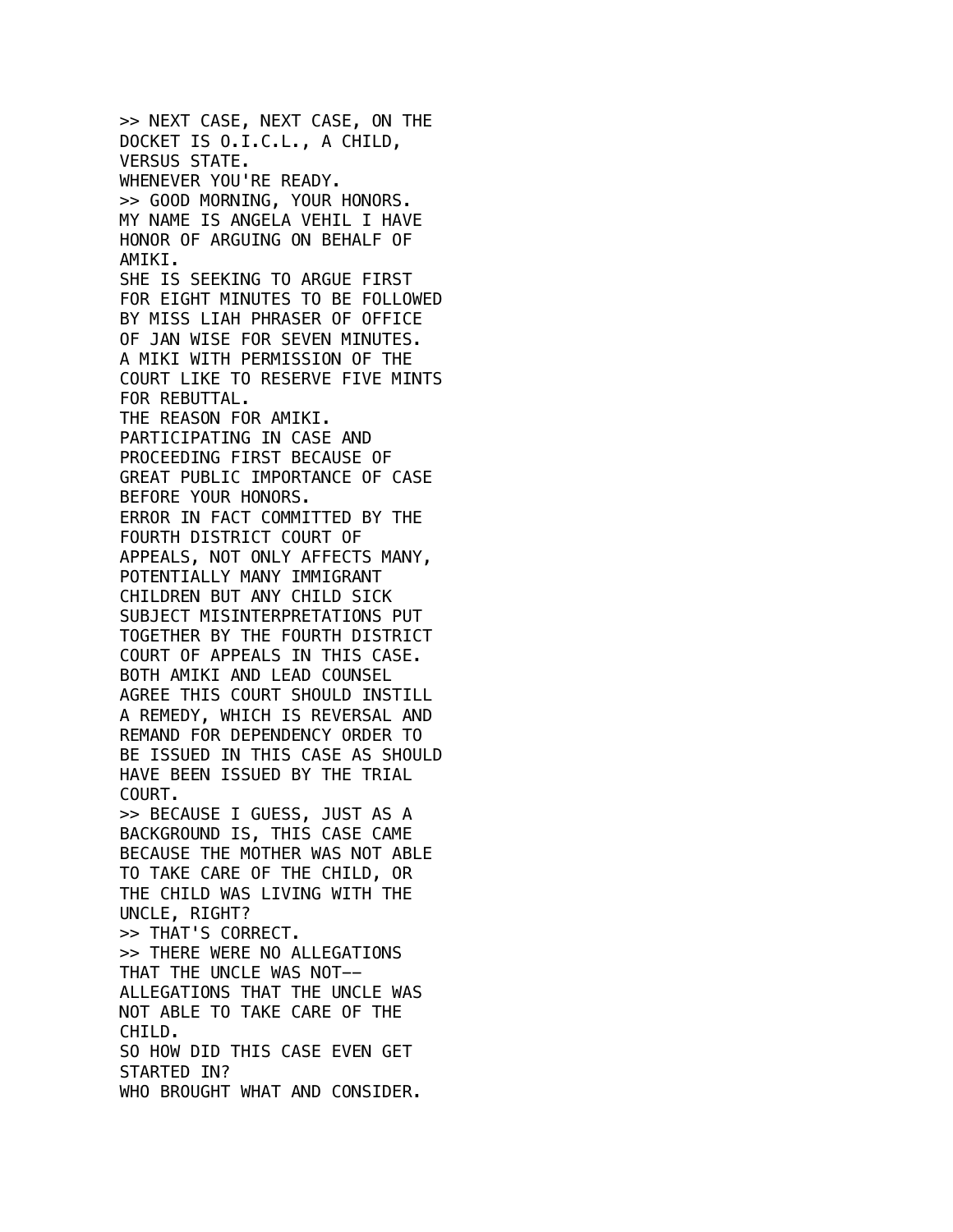>> PRIVATE PETITION BROUGHT TO THE TRIAL COURT ON BEHALF OF THE CHILD.  $\gg$  BY WHO. >> OFFERS OF JAN WEISS. HOW DID THEY GET THAT CASE? I'M A LITTLE CONFUSED HERE. UNCLE WAS TAKING CARE OF THE CHILD, THERE WAS NO COMPLAINT ABOUT THE CHILD, WHY WAS THERE EVER ANY CASE BROUGHT? >> YOUR HONOR EXACTLY IDENTIFIED QUESTION IN THIS CASE. IS THERE DIFFERENCE SEEKING PROTECT OF DEPENDENCY COURT UNDER SUBSECTION A OF 3901 OR E. THIS COMES INTO PLAY IN FRONT OF THE COURT NOT BECAUSE THIS CHILD WAS BEING ABUSED OR NEGLECTED AN ABANDONED OR ALONE AS ARGUED IN FRONT OF THE TRIAL COURT. WHAT IS FRONT OF THE TRIAL COURT WHICH IS THE E SECTION, THE CHILD HAS NO CAPABLE PARENT OR LEGAL CUSTODIAN RESPONSIBLE FOR THEIR CARE. SO THE UNCLE IS A VOLUNTEER. >> SO ANY CHILD IN THIS STATE WHO IS LIVING WITH A RELATIVE WHO HAS NOT BEEN DECLARED THE LEGAL GUARDIAN OF THE CHILD CAN DO THIS? IS THAT WHAT YOU'RE SAYING? >> JUDGE SALTERS DISSENT IN BRCM, SUGGESTS THAT ANY CHILD SHOULD DESERVE A FULL REVIEW BY THE DEPENDENCY COURT TO MAKE EXACTLY THAT DETERMINATION AND THAT REVIEW WAS DENIED THIS CHILD BECAUSE THE TRIAL COURT FAILED TO SEE A DIFFERENCE BETWEEN GROUNDS TO COME IN UNDER E, OR UNDER A. NOW TO BE CLEAR, BOTH WERE PLED HERE. THERE WAS AN ARGUMENT THAT THE CHILD HAS BEEN ABANDONED AND NEGLECTED BY THEIR MOTHER UNDER A. BUT THE LEAD COUNSEL IN THIS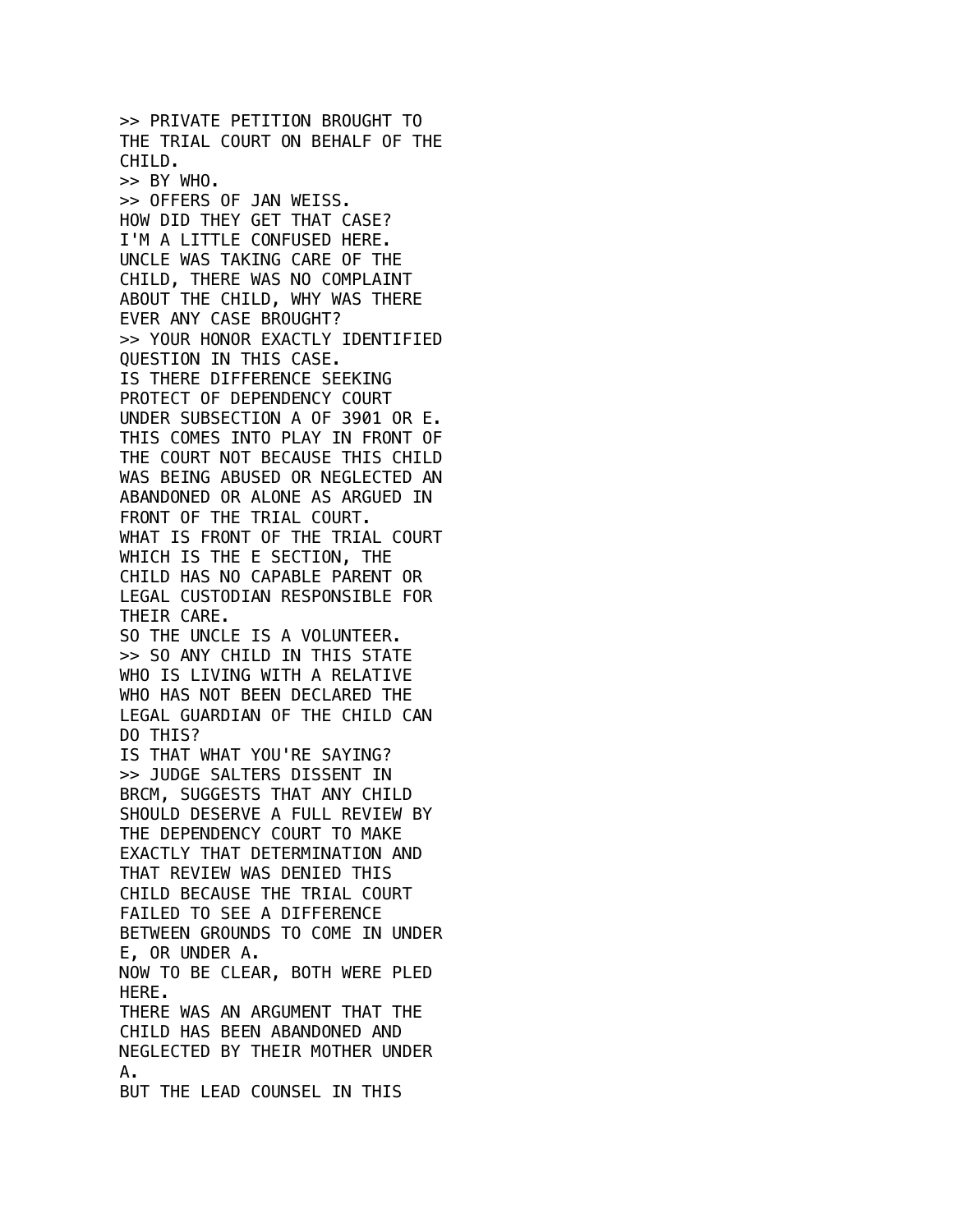CASE ONLY BROUGHT E TO THE ATTENTION OF THIS COURT BECAUSE E ALONE SHOULD BE ENOUGH TO FIND THIS CHILD DEPENDENT. >> I DON'T THINK-- NOBODY'S SUGGESTING AT LEAST EVEN THE DISSENT, THAT OR THE CASES FROM THE FIRST DISTRICT THAT THIS IS IN CONFLICT WITH THIS IS JUST AN AUTOMATIC FINDING OF DEPENDENCY. YOU AGREE WITH THAT? >> ABSOLUTELY. BUT IT'S A HEARING. >> THE HEARING, IF THE UNCLE THEN-- HOW DOES A FINDING OF LEGAL GUARDIANSHIP OCCUR? >> THE UNCLE WOULD SEEK A GUARDIANSHIP. THE UNCLE IT'S TELLING HERE DIDN'T. THE UNCLE SIMPLY--[INAUDIBLE] UNCLE WOULD PROCEED UNDER FAMILY LAW TO SEPARATE COURT, NOT DEPENDENCY COURT TO SEEK GUARDIANSHIP. [INAUDIBLE] WOULD THE UNCLE COME IN AND TESTIFY TO SHOW THAT HE IS FIT, SO ON AND ON? THAT IS WHAT WE'RE TRYING TO FIND OUT. >> HE IN FACT PETITIONING THE COURT TO SAY I'M SEEKING RESPONSIBILITY OF THIS CHILD THROUGH A HEARING. THE COURT COULD FIND A PRIMA FACIE CASE AND DO ADJUDICATION. >> LEGAL CUSTODIAN DIFFERENT THAN LEGAL GUARDIAN? >> ABSOLUTELY IS. LEGAL CUSTODIAN REQUIRES-- GUARDIANSHIP IS TYPE OF LEGAL CUSTODIANSHIP BUT UNCLE HERE IS NEITHER. THE UNCLE HERE IS VOLUNTARY, TEMPORARY CARETAKER WHO AGREED TO LET A BOY STAY WITH HIM DURING HIS IMMIGRATION CASE. DURING THE DOCUMENTS GIVE BY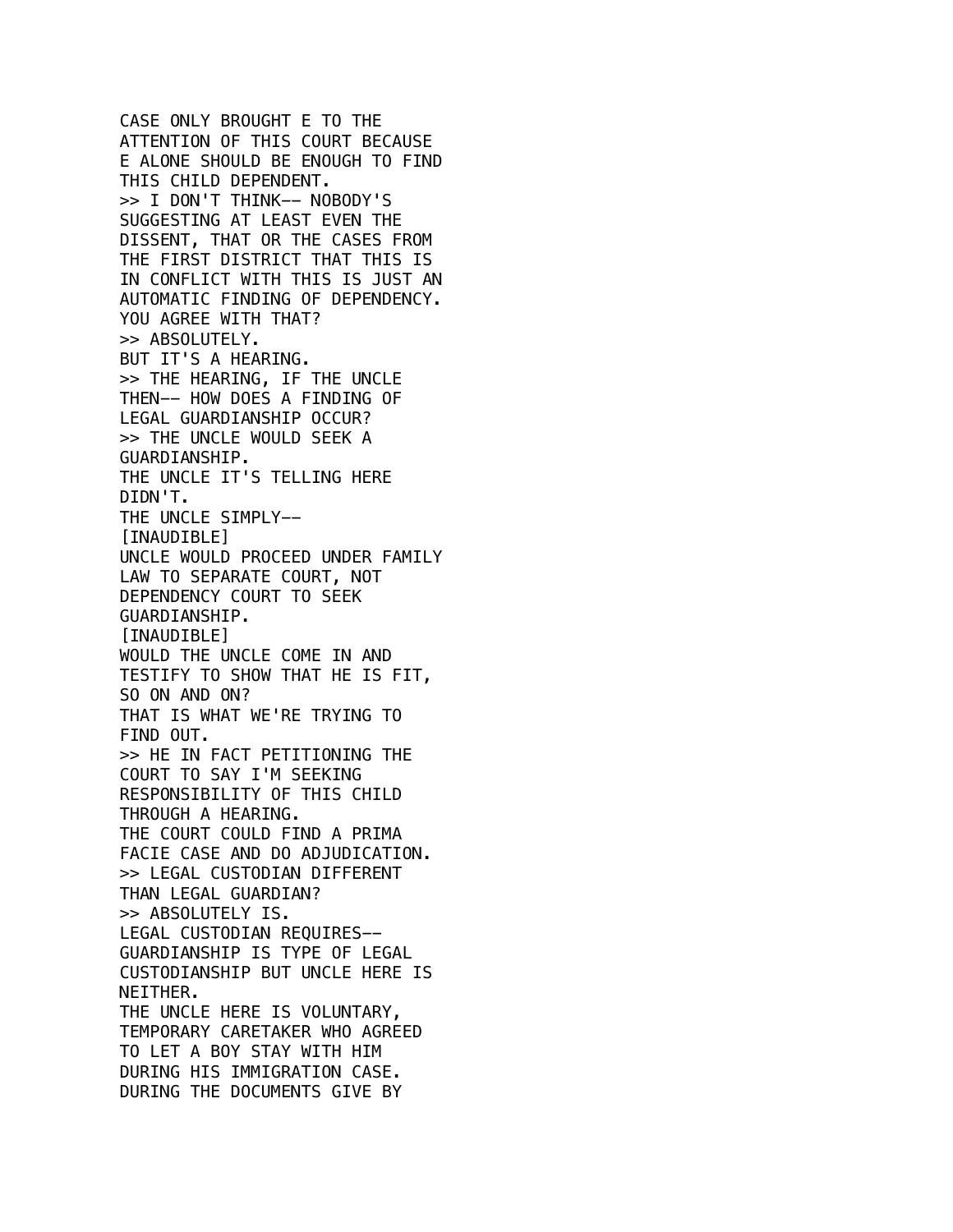OFFICE OF REFUGEE RESETTLEMENT WHEN HE FIRST TAKE THIS IS RESPONSIBILITY IT SAYS, IT ADVISES THE UNCLE AND ANYONE ELSE, ANY OTHER ADULT THAT WOULD DO THIS TO GO SEEK GUARDIANSHIP BUT HE DIDN'T BECAUSE HE IS TEMPORARY VOLUNTARY CARETAKER. FLORIDA CARES ABOUT HAVING AN ADULT LEGALLY RESPONSIBLE FOR ANYBODY UNDER THE AGE OF 18 AND HE'S NOT. >> LET ME ASK BUT THE FEDERAL GOVERNMENT'S INTEREST IN THIS. NOW THE, THE PETITIONER HERE WAS TAKEN INTO CUSTODY BY IMMIGRATION. >> ORIGINALLY. >> ORIGINALLY UNDER PURSUANT TO FEDERAL LAW CUSTODY WAS TRANSFERRED TO OFFICE OF REFUGEE RESETTLEMENT, PART OF HHS, CORRECT? >> RIGHT. >> NOW AND THEN THEY, IF I UNDERSTAND CORRECTLY, THEY PLACED HIM WITH HIS UNCLE? >> THEY ARRANGED FOR HIM TO STAY WITH HIS UNCLE. >> WELL, I DON'T UNDERSTAND. IS THAT DIFFERENT THAN PLACED. >> SEEMS TO BE TO BE DIFFERENT, YOUR HONORS, AND AMIKI, IT HAS PLACEMENT HAS DIFFERENT LEGAL VALUE UNDER CHAPTER 39. PLACEMENT WHEN WE LOOK AT HOME STU DID IS AND LOOK AT HOUSE. >> WHATEVER THEY DID THEN, IS FEDERAL GOVERNMENT DONE WITH HIM? >> HE IS NOT. IMMIGRATION COURT STILL HAS PROCEEDING THAT IS PENDING. >> IS THE OFFICE OF REFUGEE SETTLEMENT DONE WITH HIM. >> THE OFFICE OF REFUGEE SETTLEMENT ONCE THEY HAVE SPONSORSHIP AGREEMENT DOES NOT NEED TO TAKE DETENTION OF HIM AGAIN.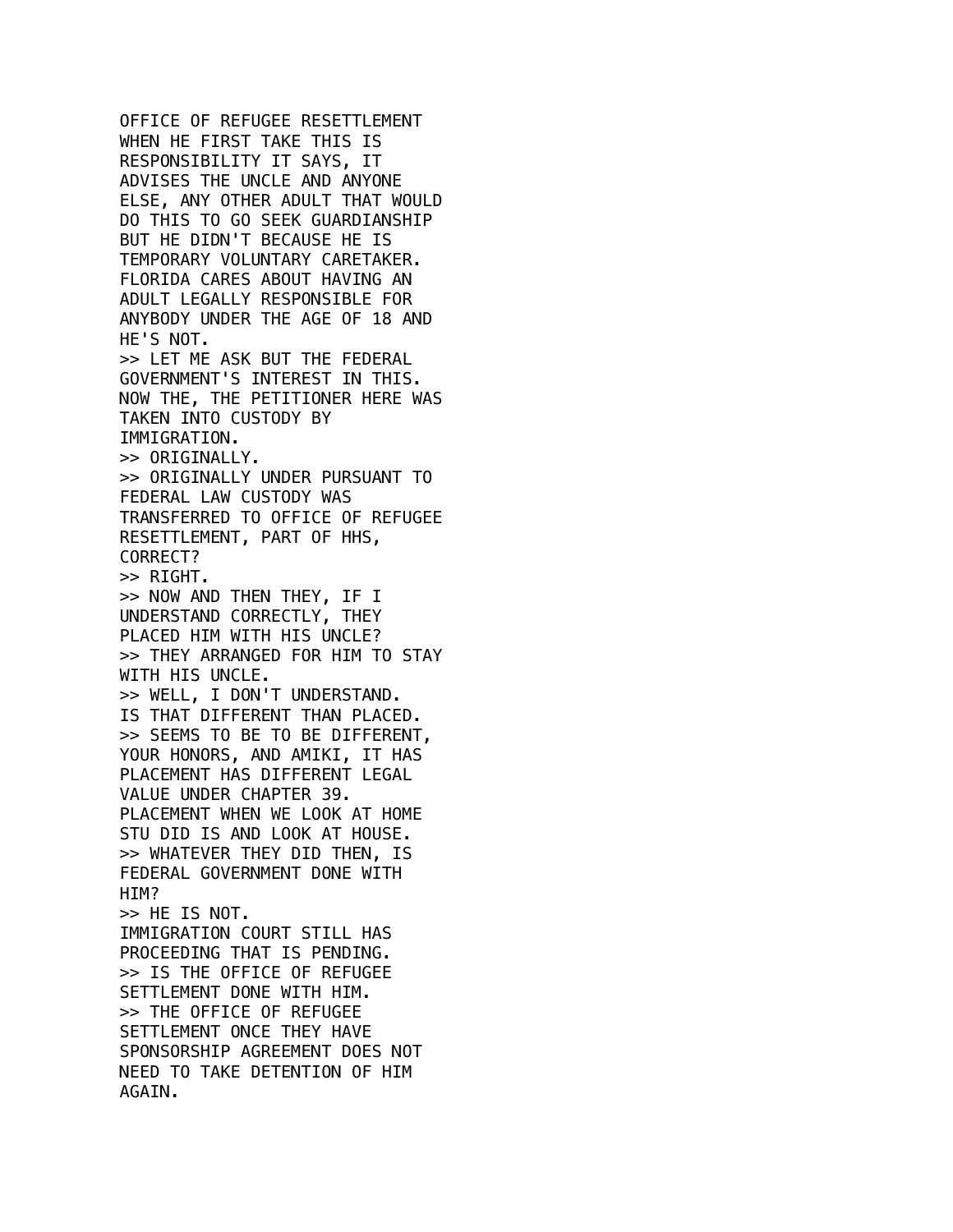>> BUT HE HAVE THIS NO ONGOING RESPONSIBILITY AND LEGAL OBLIGATION WITH RESPECT TO HIS WELFARE AND WELL BEING? >> IT'S A TOUCHY AREA BUT I BELIEVE THE ANSWER IS, THEY ARE, WHEN THEY DON'T HAVE THEIR DETENTION AND THEY HAVE A SPONSORSHIP AGREEMENT SIGNED BY AN ADULT, THAT THEY BELIEVE THAT THEIR TEMPORARY DETENTION IS COMPLETE AND THAT THAT ADULT IS RESPONSIBLE ONLY FOR GETTING THE CHILD TO IMMIGRATION COURT WHICH IS THE ONLY THING THAT IS IN THE PROPER AUTHORITY OF THE FEDERAL COURT TO CONSIDER. THEY RECOGNIZE THAT IT IS STATE COURTS THAT SHOULD BE MAKING DECISIONS ABOUT WHERE CHILDREN LIVE AND WHO SHOULD TAKE CARE OF THEM. WHY THE FEDERAL COURTS AND FEDERAL CFR SUGGEST THIS SHOULD BE A STATE COURT DETERMINATION AND THAT TRIAL COURTS SHOULD THEN SEE THE CHILD BEFORE THEM IF THEY FILED THAT PETITION AND MAKE A DECISION ABOUT WHETHER THEY'RE DEPENDENT. >> THERE IS NO LAW THAT WOULD SUPPORT AN UNDERSTANDING THAT THIS, THAT THE PETITIONER WOULD IN SOME SENSE STILL BE IN THE CUSTODY OF THE OFFICE OF REFUGEE SETTLEMENT. >> NOT AT THE TIME HE IS RELEASED BY THE SPONSORSHIP AGREEMENT BUT THE SPONSORSHIP AGREEMENT IS JUST THAT, AN AGREEMENT. I DO RECOGNIZE IT'S A FUZZY AREA OF LAW. >> DO YOU HAVE A COPY OF THAT? >> IT IS NOT IN THE RECORD WHICH IS WHY THE AMI AMERICANS FOR IMMIGRANT JUSTICE AND LEGAL CLINICS MADE DECISION TO SHARE ABOUT IT. IT IS PUBLICLY AVAILABLE.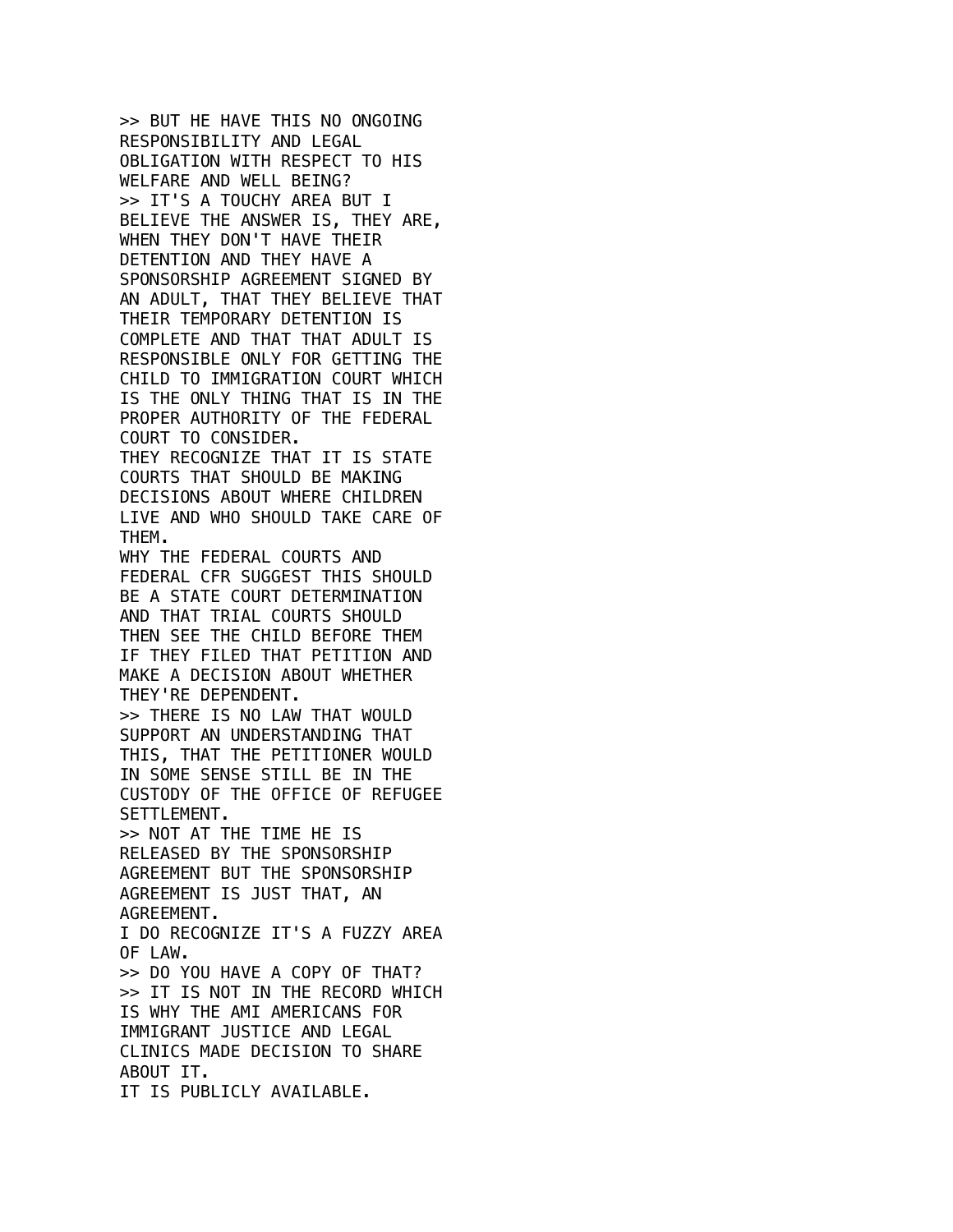>> WHAT IS THE AGREEMENT? WHAT DOES THE ADULT AGREE TO DO? >> THE ADULT MAKES SURE THAT CHILD ATTENDS IMMIGRATION COURT. >> THAT'S IT. >> THE CHILD WILL STAY WITH THE ADULT.  $>>$  AND? >> ADULT GET GUARDIANSHIP OF CHILD. >> US DID THE PERSON WHO ENTERS THAT AGREEMENT, DO THEY IS BECOME RESPONSIBLE FOR HOUSING FOR THE PERSON? >> PERHAPS UNDER A TEMPORARY FEDERAL, FEDERAL DISPENSATION BUT NOT UNDER FLORIDA LAW. >> APPARENTLY THE AGREEMENT'S NOT UNDER FLORIDA LAW AT ALL.  $>>$  NO. THIS IS SOMETHING THAT OCCURS IN SEVERAL STATES AROUND THE COUNTRY. WE'RE TRYING TO DETERMINE-- >> WE'RE HERE. AND DOES THE PERSON PROVIDE FOOD FOR THE INDIVIDUAL? >> IT IS SUPPOSED TO BE TEMPORARY CARE WHICH WOULD INCLUDE HOUSING AND-- >> SO WE HAVE SOMEONE WHO SIGNED PAPERWORK FOR CARE OF THIS INDIVIDUAL? >> WE HAVE SOMEONE WHO SIGNED AN AGREEMENT WITH A FEDERAL AGENCY TO TEMPORARILY-- >> YOU KEEP USING THESE WORDS, AN AGREEMENT TO MEAN IT'S A CONTRACT. ISN'T IT? IS IT BINDING AGREEMENT OR NOT. >> IT HAS NOT BEEN DETERMINED WHETHER IT WOULD BE BINDING IN FLORIDA COURT OF LAW BUT I THINK THE QUESTION FOR THIS COURT IS IT LEGAL CUSTODIANSHIP. >> I'M ASKING QUESTIONS. I'M GETTING BACKGROUND HERE. DON'T BE SO DEFENSIVE ABOUT THIS.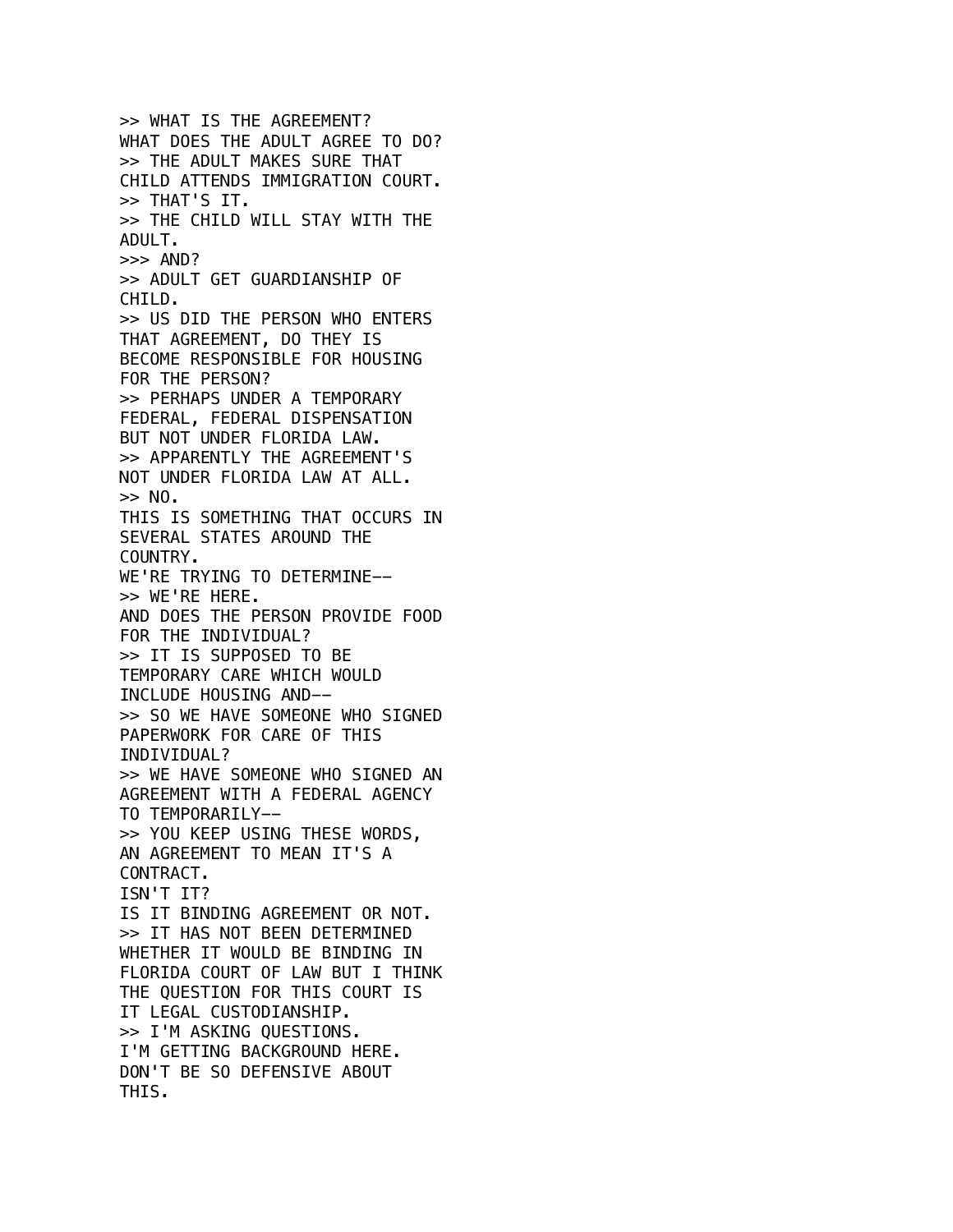SO WE HAVE, THAT IS HOW THE INDIVIDUAL COMES TO THE LIVE WITH THE UNCLE? IT IS NOT SOMETHING THAT HAS BEEN LITIGATED UNDER STATE LAW BUT THERE IS SOME KIND OF PAPERWORK THAT RECOGNIZES THAT THERE'S AN ADULT WHO IS, WHAT'S THE WORD, MAGIC WORD? THAT'S A-- >> SPONSOR. >> SPONSOR, OKAY. EXCUSE ME FOR NOT USING THE PROPER WORD. BUT SO WE HAVE A SPONSOR. OKAY. ALL RIGHT. >> IF THE OFFICE OF REFUGEE RESETTLEMENT COMES FOR WHATEVER REASON, BECOMES AWARE THAT THE UNCLE, FOR EXAMPLE, IN THIS CASE, IS NOT PROVIDING THE CARE TO THE CHILD, THAT THEY FEEL IS PROPER, CAN THEY TAKE THE CHILD BACK AND TRY TO FIND SOMEONE ELSE? I'M TRYING TO FIGURE OUT WHAT THIS AGENCY'S JURISDICTION IS? >> SADLY ALSO BEEN THE SUBJECT OF SOME PRESS RECENTLY AS WELL. >> BUT WE DON'T MAKE DECISIONS BASED ON WHAT WE READ IN THE PAPERS. >> I UNDERSTAND, YOUR HONOR. >> WHAT IS THE LAW? CAN THEY TAKE THE CHILD BACK AND REASSIGN THEM TO SOMEONE ELSE? >> OFFICE OF REFUGEE RESETTLEMENT HAS THE AUTHORITY TO RESCIND THEIR SPONSORSHIP AGREEMENT WITH THE UNCLE. I DON'T KNOW OF ANY TIMES WHERE THAT'S OCCURRED. >> HERE'S THE THING. WE'RE TRYING TO APPLY A FLORIDA STATUTE TO SOMETHING THAT I'M NOT SURE WAS INTENDED TO INTERACT WITH THE IMMIGRATION SITUATION. SO MY CONCERN IS THAT WE DON'T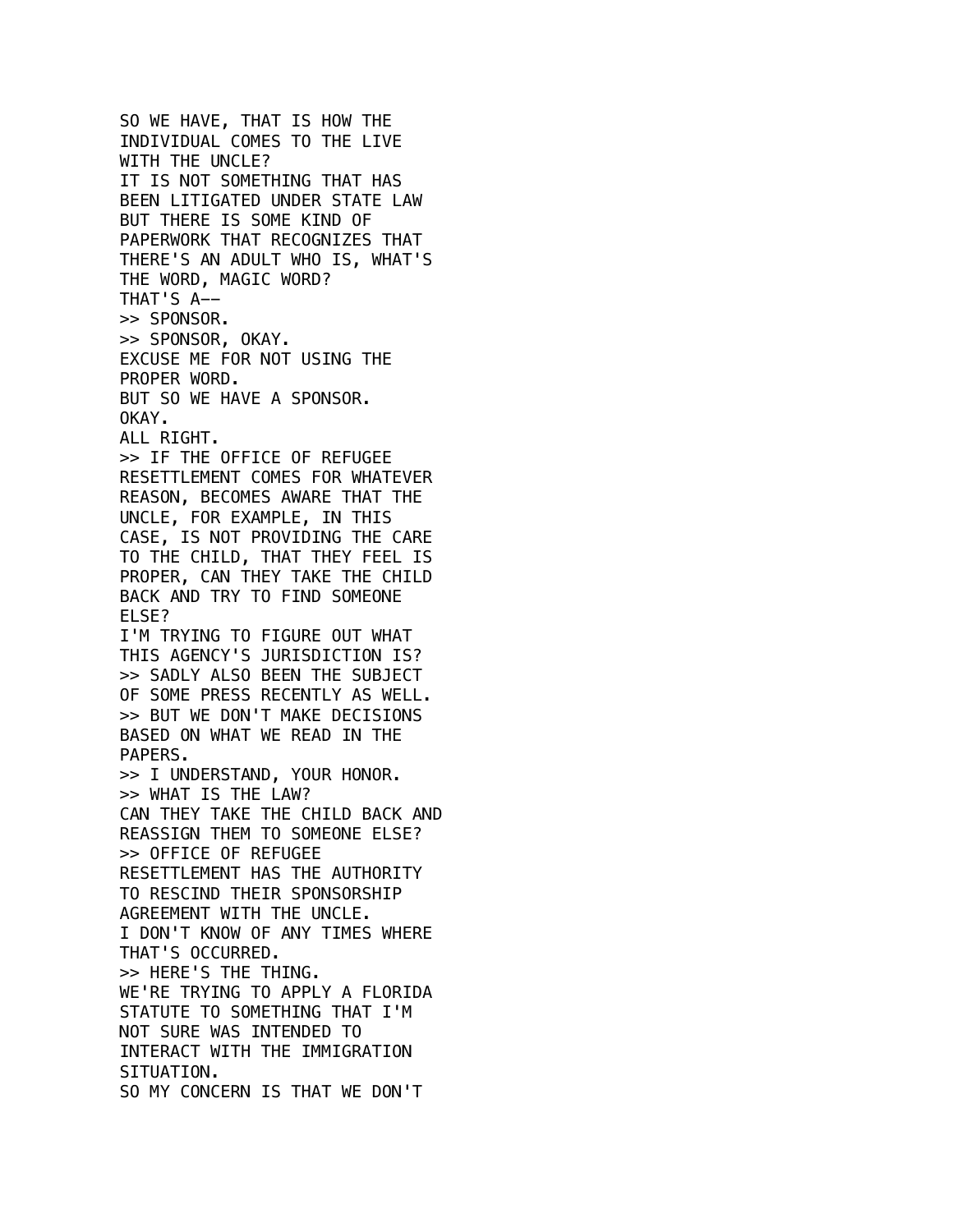INADVERTENTLY INTERPRET IT BROADLY OR MORE NARROWLY BECAUSE THERE'S THIS POLITICAL OVERLAY. AS I UNDERSTAND, THE FEDERAL GOVERNMENT COULD STILL DECIDE NOT TO GRANT SPECIAL, SPECIAL IMMIGRATION STATUS. >> THAT'S RIGHT. >> IF THEY DECIDE THIS WAS A SHAM OR, WHATEVER THEY CONSIDERATION, CORRECT. >> THAT'S CORRECT. >> AND IN GOING BACK TO THE, TO DEPENDENCY COURT, IF THEY FIND, IF YOU HAVE A SITUATION WHERE A PARENT GIVES, SAYS, I'M GOING TO BE GOING ABROAD FOR SIX MONTHS AND I'M GOING TO HAVE MY MOTHER TAKE CARE OF THE CHILD, IS THAT THEN AUTOMATICALLY, IS THAT CHILD THEN, WOULD THEY BE DEPENDENT UNDER THIS SUBSECTION? I THINK THAT IS WHAT SOME OF US ARE CONCERNED WITH? IT HAS UNINTENDED CONSEQUENCES AS TO WHO WOULD THEN BE A DEPENDENT CHILD. SO, WHAT IS THE ROLE OF WHETHER A PARENT IS CAPABLE OF PROVIDING WITHOUT WANTING TO GO THROUGH THE COURT SYSTEM TO MY MOTHER OR TO MY OR SISTER. HOW DOES IT-- WOULD THAT COME INTO EFFECT THEN? >> THIS IS THE HEART OF THE ISSUE, AND THE ANSWER IS EACH CASE SHOULD BE ANALYZED DIFFERENTLY, BECAUSE IT WOULD BE AN EXPECTATION THAT THE CHILD HAS BEEN CARED FOR, THAT ARRANGEMENTS HAVE BEEN MADE, AND THAT THE PARENT IS SHOWING THEIR CAPACITY, THEY ARE CAPABLE OF PROVIDING CUSTODY AND CARE BY MAKING ARRANGEMENTS FOR THE CHILD. DIFFERENT HERE. >> BUT WOULDN'T IT BE THE SAME THING IF THE PARENT CAN'T?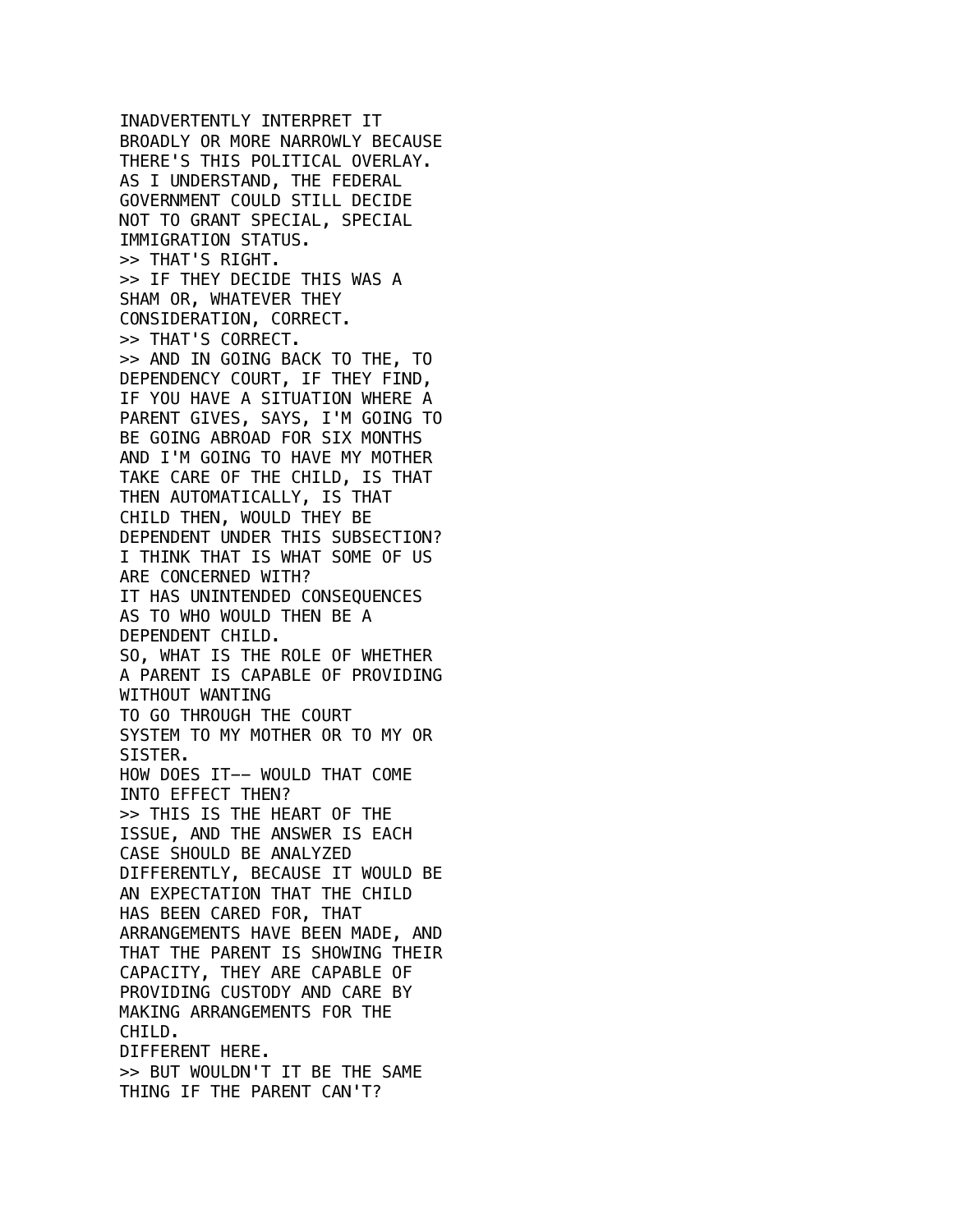IF I SAY I AM OUT OF A JOB, I DON'T HAVE A JOB RIGHT NOW, I JUST CAN'T DO THIS, AND I ASKED MY SISTER TO TAKE CARE OF MY CHILD, THAT'S THE SAME THING, ISN'T IT? >> IT IS THE SAME AS THE EXAMPLE FROM JUSTICE PARIENTE BUT NOT THE SAME AS O.I.C.L.. >> WOULDN'T THE STATUTE PROVIDE THE SAME THING UNDER BOTH OF THESE SITUATIONS? >> NO, BECAUSE THE STATUTE REQUIRES A HEARING, AND THE COURT WOULD LISTEN TO THOSE FACTORS AND HEAR THEM AND DETERMINE WHETHER OR NOT THAT WAS A PARENT WHO WAS SHOWING THEY WERE CAPABLE OF MAKING AN ARRANGEMENT FOR A CHILD OR NOT. THE MOTHER HERE DIDN'T DO THAT. >> BUT THE FACTS HERE IS THE MOTHER DIDN'T MAKE THIS ARRANGEMENT, THE FEDERAL GOVERNMENT MADE THIS ARRANGEMENT. IS THAT CORRECT OR IS THAT NOT CORRECT? >> IT IS CORRECT THAT THE MOTHER DID NOT MAKE THE ARRANGEMENT. IT IS CORRECT THAT THE FEDERAL GOVERNMENT MADE THE ARRANGEMENT; HOWEVER, IT'S JUST A TEMPORARY, VOLUNTARY ARRANGEMENT. IT'S NOT A PERMANENT ONE. >> WELL, THERE'S BEEN NO FINDING THAT THE MOTHER DID NOT HAVE, WAS CAPABLE OR NOT CAPABLE OF PROVIDING CARE, RIGHT? >> THE FOURTH-- THE TRIAL COURT DIDN'T LIST E. IN ITS DECISION MAKING, SO IT'S NOT CLEAR WHETHER OR NOT THE TRIAL COURT-- >> RIGHT. SO THAT'S WHY JUDGE FOREST TALKS ABOUT A REMAND TO MAKE THOSE DETERMINATIONS. >> YOU'RE OUT OF TIME, INCLUDING YOUR REBUTTAL.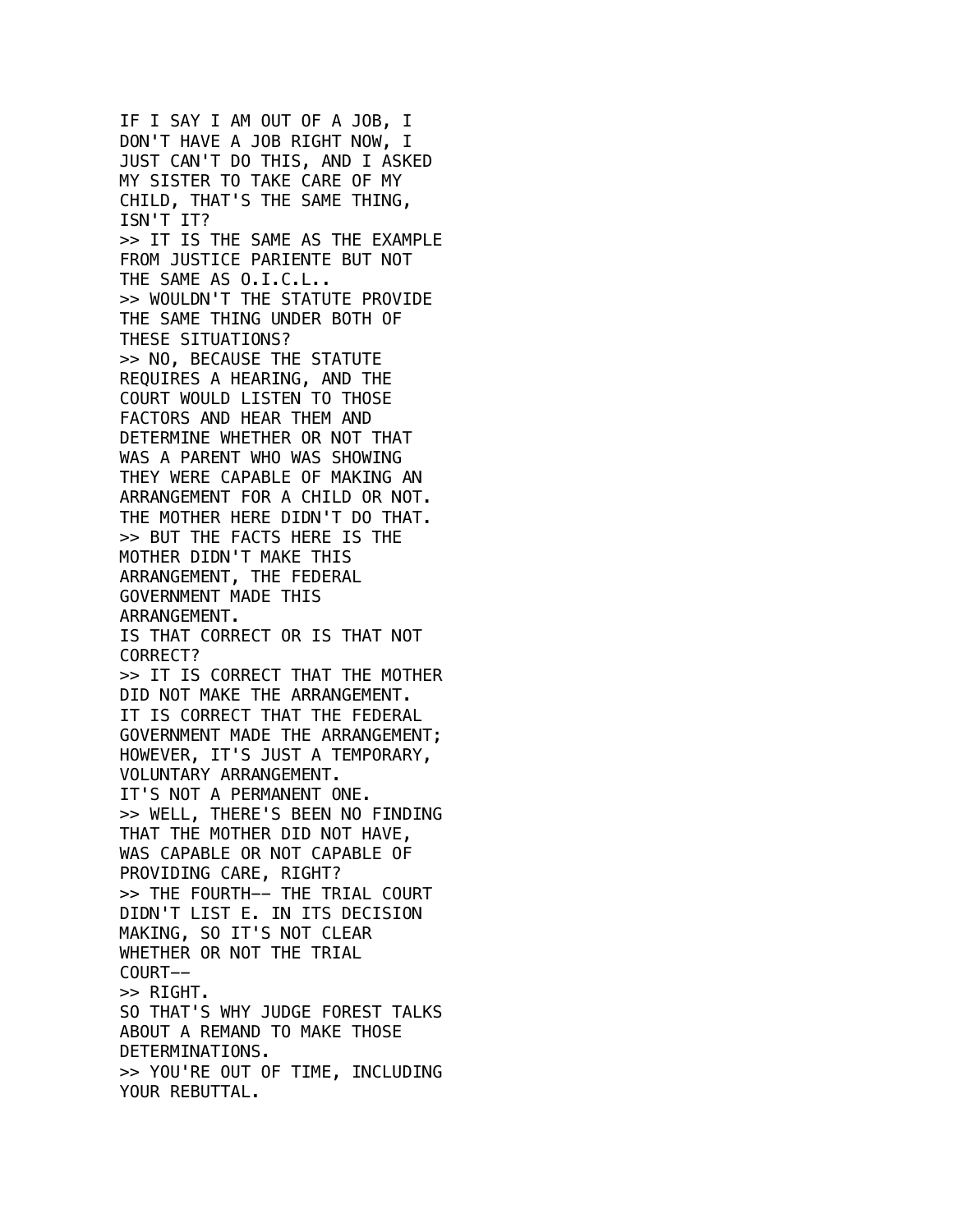I'LL GIVE YOU A COUPLE OF MINUTES BECAUSE WE HELPED YOU WITH IT, BUT WE IMMEDIATE TO GET GOING. >>-- WE NEED TO GET GOING WITH IT. >> THANK YOU. >> GOOD MORNING. THANK YOU, LIAH FRAZIER, ASSOCIATE ATTORNEY ON BEHALF OF  $0.1.C.L.$ BEFORE I GET STARTED INTO MY ARGUMENT, I WOULD LIKE TO ANSWER JUSTICE LEWIS' QUESTION REGARDING THERE THE SPONSORSHIP AGREEMENT IS A BINDING CONTRACT. IT'S OUR POSITION THAT IT IS NOT A BINDING CONTRACT BECAUSE IT LACKS CONSIDERATION. A PRIMARY FOCUS OF CONTRACTS IS THAT THERE MUST BE CONSIDERATION WHICH CONFERS BOTH A DUTY AND A BENEFIT ON EACH PARTY, AND WITH THE SPONSORSHIP AGREEMENT, THAT IS NOT, THE CONSIDERATION IS NOT THERE. >> WOULD YOU AGREE WE DON'T HAVE ONE IN OUR RECORD? >> YES, I DO AGREE WITH THAT.  $>>$  OKAY. >> SO YOU'RE SAYING THAT THE GOVERNMENT IS ENTERING INTO ILLUSORY AGREEMENTS WITH PEOPLE WHO HAVE AGREED TO SPONSOR CHILDREN. >> IT'S MY POSITION THAT IT'S ANALOGOUS TO A PERSON WHO SIGNS MAYBE A BOND RELEASE. THE PERSON AGREES TO CERTAIN CONDITIONS OR CERTAIN DUTIES OR TERMS BUT DOES NOT ACTUALLY RECEIVE ANY BENEFIT. THE RESPONSIBILITY OF TEMPORARILY CARING FOR A CHILD IS NOT NECESSARILY A BENEFIT BE TO A PERP-- BENEFIT TO A PERSON. >> [INAUDIBLE] >> WELL, IT MAY BE THE CHILD ISN'T SHIPPED BACK TO WHEREVER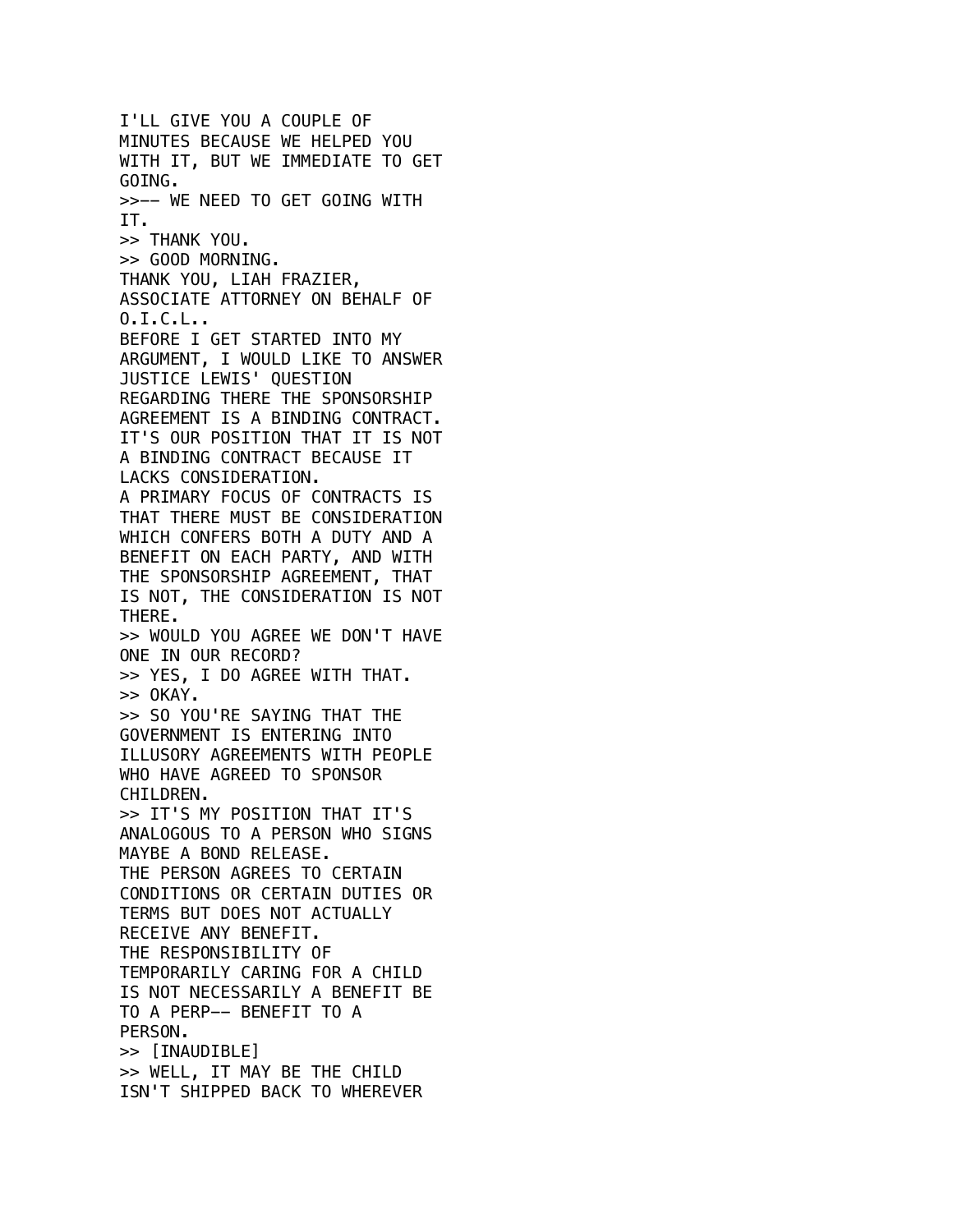COUNTRY IT IS. THAT MIGHT BE THE QUID PRO QUO IN THAT SITUATION. I, IT JUST SEEMS TO ME THAT THAT'S A KIND OF ARGUMENT, YOU'RE SAYING THE GOVERNMENT IS DOING SOMETHING THAT MAKES NO SENSE, IN ESSENCE. AT LEAST FINDING SOME TEMPORARY SHELTER FOR THESE CHILDREN, RIGHT? >> YES, THAT IS CORRECT. THEY ARE FINDING TEMPORARY SHELTER, AND THAT'S BECAUSE BOTH THE FEDERAL GOVERNMENT AND THE STATE LEGISLATURE BELIEVES THAT THESE CHILDREN, REGARDLESS OF WHERE THEY COME FROM, THEY ARE VULNERABLE CHILDREN THAT DESERVE PROTECTION. AND THAT IS-- >> ISN'T IT, BUT, YOU SEE, NOW WE'RE GETTING INTO STATUTORY CONSTRUCTION. CLEARLY, THE DEPARTMENT DOESN'T THINK THAT THIS-- I MEAN, LET'S JUST, I THINK THEIR POSITION IS THEY EVER HEARD THAT THE CHILD WAS BEING ABUSED OR NEGLECTED, THEY WOULD THEN COME IN AND INVESTIGATE THE SITUATION. WE'RE TALKING ABOUT A PRIVATE PETITION WHICH IN THE MOST CASES WHERE IF SOMEBODY'S GOING TO BE LEFT WITH THEIR GRANDMOTHER OR AUNT, THERE'S NOT GOING TO BE AN INTEREST IN FILING WITH THE COURT SYSTEM. BUT IT SEEMS TO ME THAT THE PROBLEM IS THAT THE LEGISLATURE IN E. MAY HAVE MEANT SOMETHING DIFFERENT THAN WHAT THIS IS ACTUALLY WORKING OUT, WHICH IS A CHILD THAT'S ORPHANED X THERE'S NO LEGAL-- AND THERE'S NO LEGAL CUSTODIAN PROVIDING SUPERVISION AND CARE. NOT A SITUATION WHERE THE FEDERAL GOVERNMENT HAS COME IN AND PLACED A CHILD WHO IS A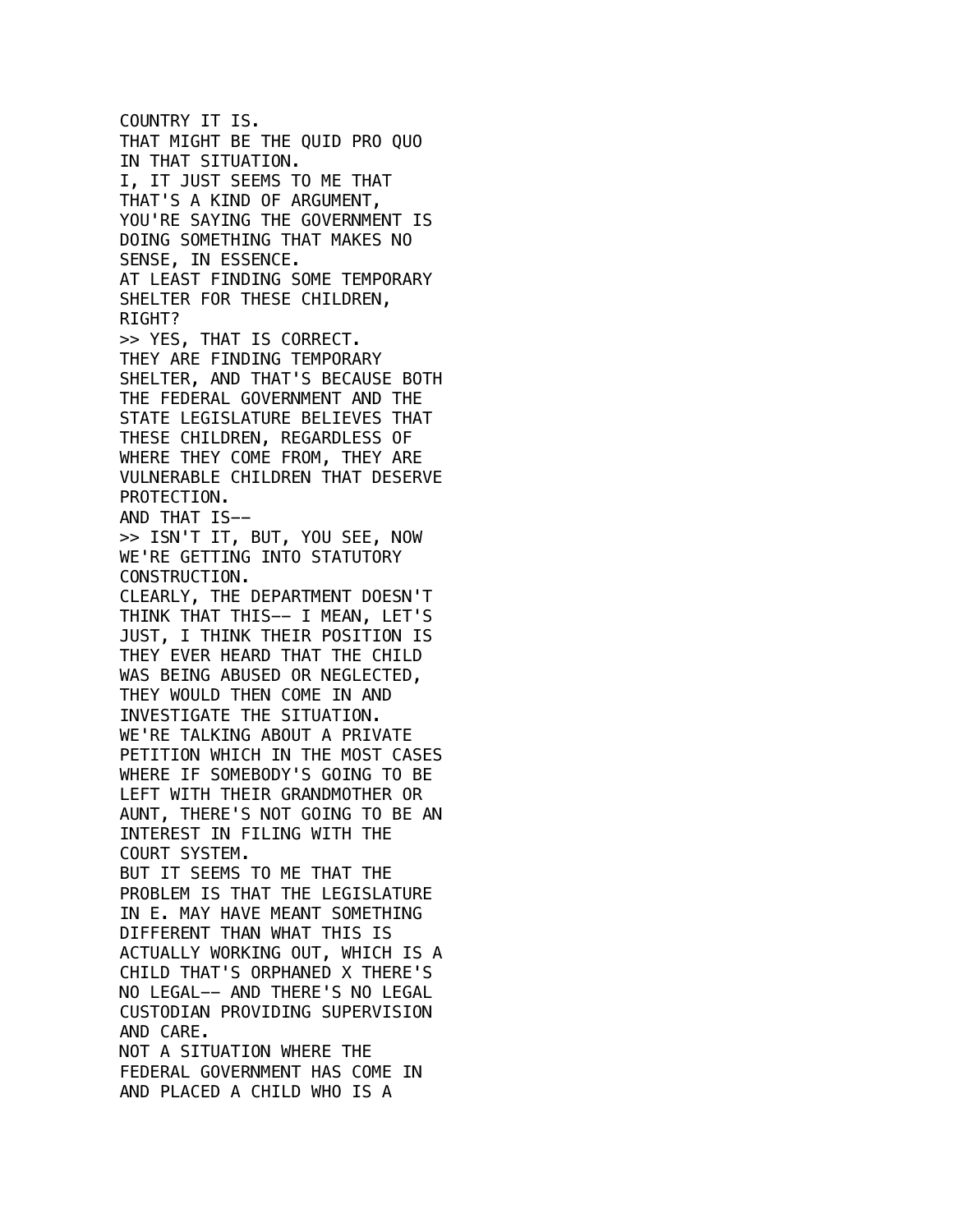TEENAGER WITH A RESPONSIBLE ADULT. OR ARE YOU SAYING THAT E. WAS DEVELOP CANNED AS A-- DEVELOPED AS A RESPONSE TO THE IMMIGRATION SITUATION?  $>> NO.$ OUR POSITION IS THAT-- O.I.C.L.'S SITUATION IS ANALOGOUS TO AN ORPHANED CHILD BECAUSE HE HAS NO PARENT OR LEGAL CUSTODIAN PROVIDING HIM CARE. IN A SITUATION IN WHICH-- THE FACTUAL SITUATION THAT YOUR HONOR-- >> I MEAN, AN ORPHAN, THERE'S NO QUESTION THAT HIS MOTHER IS STILL ALIVE. CORRECT? >> THAT'S CORRECT.  $>>$  OKAY. THAT'S NOT DISPUTED. SO IT'S NOT, CERTAINLY NOT TECHNICALLY AN ORPHAN. >> TECHNICALLY NOT AN ORPHAN. SO THEN THE QUESTION WOULD TURN TO WHETHER THE MOTHER IS CAPABLE OF PROVIDING SUPERVISION AND CARE. IN THE INSTANCE, THE FACTUAL DIFFERENCE BETWEEN THE HYPOTHETICAL JUSTICE PARIENTE POINTED OUT IS THAT THE PARENT ENTRUSTED THAT CHILD INTO THE CARE OF A RELATIVE. IN THIS SITUATION, IN O.I.C.L.'S SITUATION, HIS MOTHER NEVER ENTRUSTED HIM INTO THE CARE OF HIS UNCLE. SHE KICKED HIM OUT OF HER HOUSE. HE WAS ALONE, WITHOUT ANYONE ELSE, NOWHERE TO GO, COMES TO THE UNITED STATES AND NOW IS STAYING WITH HIS UNCLE. >>-- UNCLE. >> NOW, IN FAIRNESS TO THE MOTHER, IF I UNDERSTAND THE RECORD, THE, WHAT IT SHOWS IS THAT SHE KICKED HIM OUT BECAUSE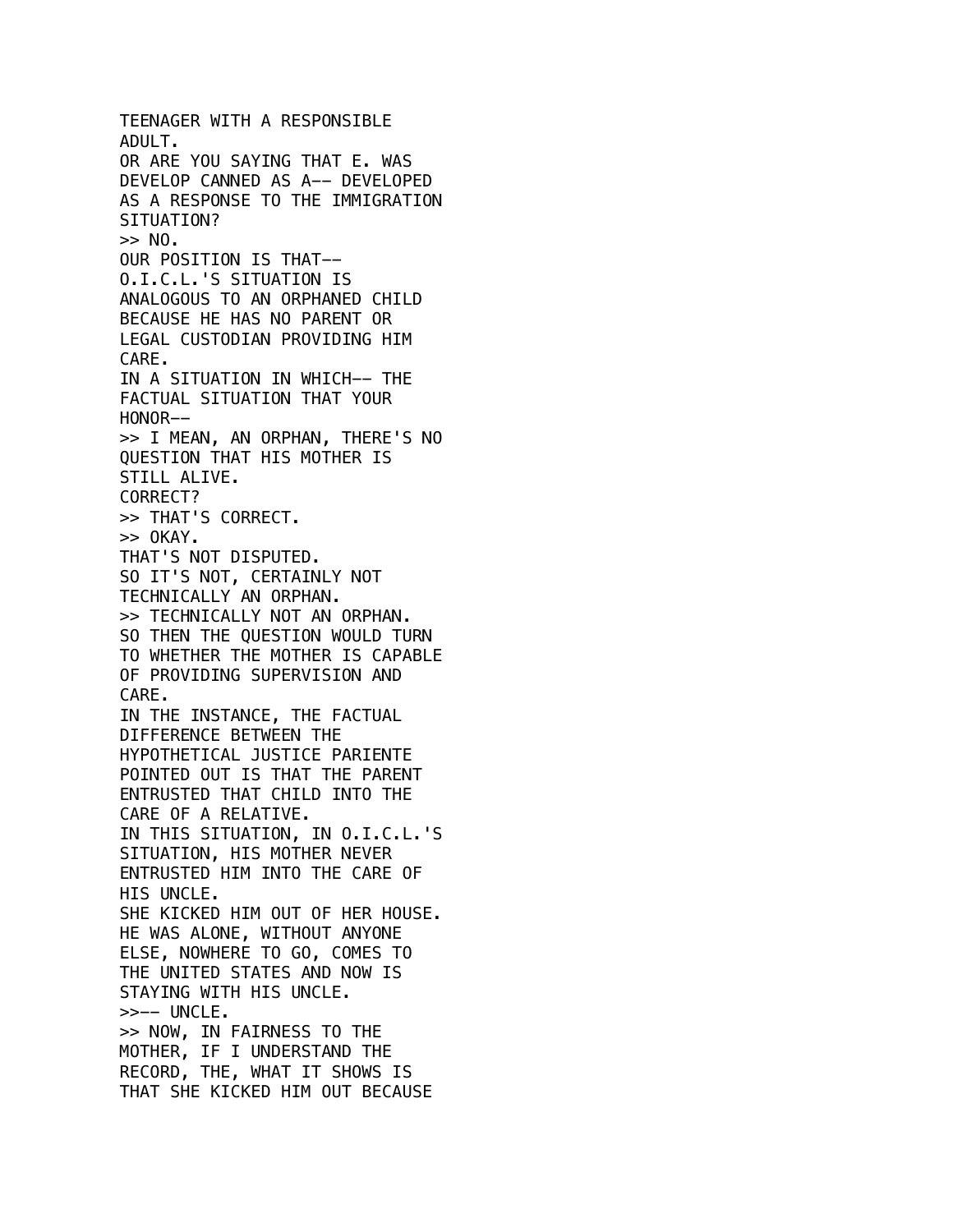SHE HAD NO ABILITY TO PROVIDE FOR HIM. >> THAT'S CORRECT. OUR POSITION IS THAT IT'S NOT JUST FINANCIAL ABILITY, AND IT'S NOT JUST THE PHYSICAL DISTANCE THAT SEPARATES THEM, IT'S THE EMOTIONAL DISTANCE AS WELL. THERE'S NO BE EVIDENCE THAT WAS PRESENTED THAT SHE WAS TRYING TO CONTACT HIM, THAT THEY WERE MAINTAINING COMMUNICATION, THAT SHE EVER ASSISTED HIM IN ANY WAY SINCE SHE KICKED HIM OUT OF HER HOUSE. AND THAT'S BECAUSE THERE WASN'T ANY. SHE HAD MADE NO EFFORT TO PROVIDE FOR HIM HERSELF OR TO HAVE ANYONE ELSE PROVIDE FOR HIM OR MAKE THOSE ARRANGEMENTS. >> DO YOU-- [INAUDIBLE] OPINION IN O.I.V.? >> I'M SORRY, YOUR HONOR? >> DO YOU AGREE WITH THE ANALYSIS BY JUDGE RAY IN Y.V.? IT'S ONE OF THE CONFLICT CASES. >> YES, I DO AGREE WITH THE ANALYSIS. AND IT'S OUR POSITION THAT THIS COURT SHOULD FOLLOW THE ANALYSIS SET FORTH IN THE FIRST DCA HOLDING OF Y.V. BECAUSE JUSTICE RAY SPECIFICALLY LOOKED AT CHAPTER 39 IN ITS ENTIRETY. >> SEE, MY PROBLEM IS THOUGH THAT THE STATUTORY REQUIREMENTS WERE THAT THE LEGISLATURE THEN ENACTED IN RESPONSE TO THIS ISSUE WAS THAT THERE HAD TO BE A FINDING OF DEPENDENCY BASED ON ALLEGATIONS OF ABUSE, NEGLECT OR ABANDONMENT WHICH MAKES ME THINK THAT THE LEGISLATURE INTENDED ONLY IF THERE WAS A 15A FINDING THAT THEY WOULD THEN PROCEED TO PROVIDE CARE. HOW DOES THAT STATUTE WHICH IS THE LATER-ADOPTED STATUTE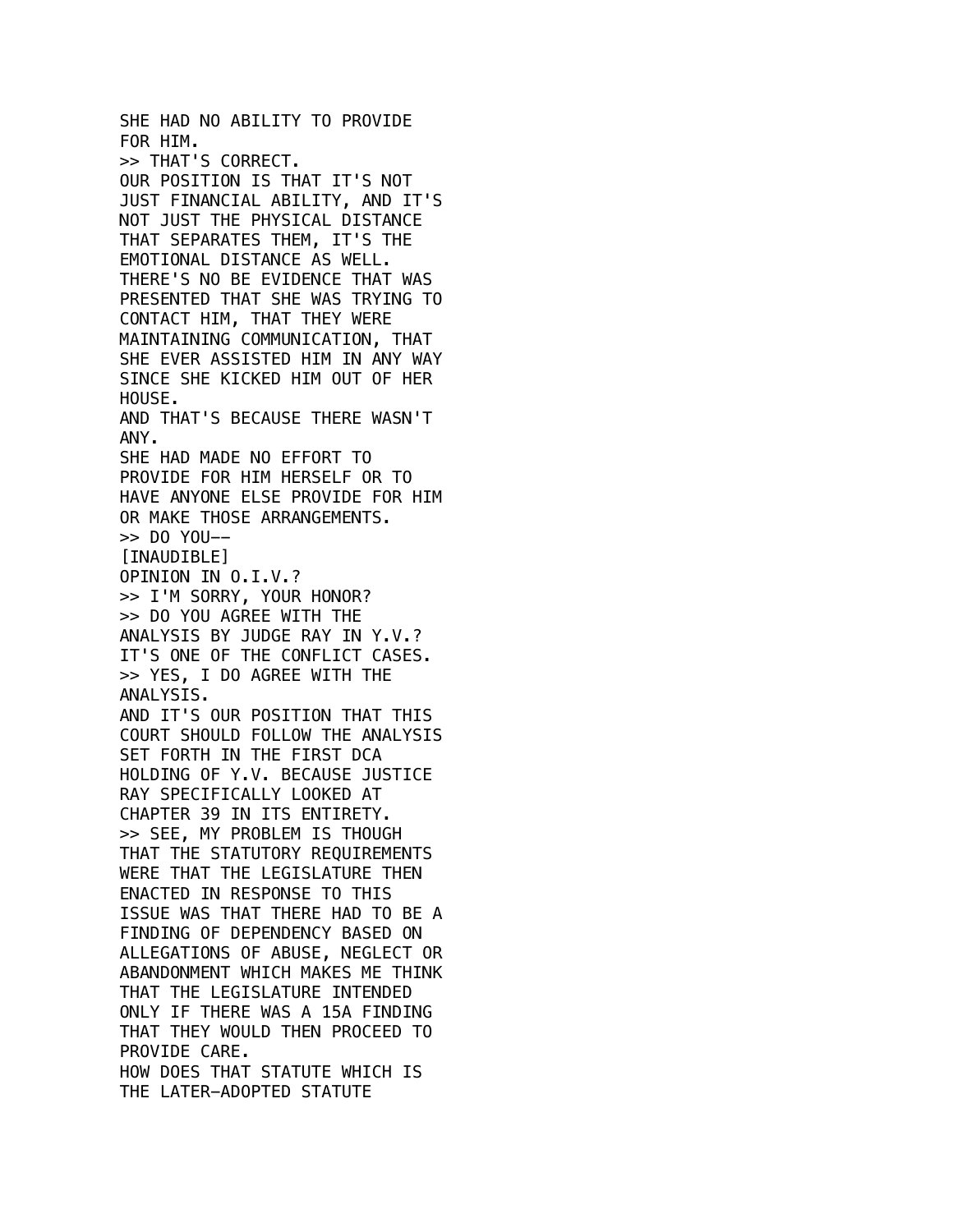INTERACT WITH 15E? >> THE 15-- I'M SORRY-- >> THAT'S 39.50751B. >> 39.5075 SPECIFICALLY RECOGNIZES THESE TYPES OF CHILDREN WHO ARE COMING FROM OTHER COUNTRIES, AND AFTER BEING FOUND DEPENDENT, THEN DIRECTS-- >> IT'S DEPENDENCY BASED ON ABUSE, NEGLECT OR ABANDONMENT. >> YES, THAT IS CORRECT. AND MY POSITION IS THAT THAT IS BASED OFF OF THE LANGUAGE FROM THE FEDERAL STATUTE BECAUSE REUNIFICATION MUST NOT BE VIABLE WITH ONE OR BOTH PARENTS DUE TO ABUSE, ABANDONMENT OR NEGLECT. WHAT THAT LEAVES OUT THOUGH IS THAT THERE IS ALSO ANOTHER ELEMENT IN WHICH A CHILD MAY BE ADJUDICATES-- OR WHICH MAY SEEK SIJ STATUS, AND THAT IS A SIMILAR BASIS FOUND UNDER STATE STATUTE. AND THAT IS BECAUSE EVERY STATE HAS DIFFERENT LAWS, EVERY STATE IS DIFFERENT, AND SO THE FEDERAL LEGISLATION RECOGNIZING THE EXPERTISE OF STATE COURT JUDGES DECIDED TO BROADEN AND EXPAND THE TYPES OF CHILDREN THAT CAN SEEK THE SIJ STATUS BECAUSE THEY WERE WELL INFORMED THAT THERE ARE DIFFERENT SITUATIONS OTHER THAN ABUSE, ABANDONMENT OR NEGLECT THAT CHILDREN NEED PROTECTION FROM. I SEE MY TIME IS ABOUT TO RUN  $OUT--$ >> YOU'RE PAST. >> ANY OTHER QUESTIONS? WE RESPECTFULLY ASK THIS COURT TO REVERSE THE HOLDING FROM THE FOURTH DCA IN THE PRESENT CASE TO CONFORM TO THE FIRST DCA HOLD ANYTHING RAY Y.V.. WE WOULD ALSO ASK CAN THIS COURT TO GIVE GUIDANCE USING JUSTICE SALTER'S ANALYSIS AS PROVIDED IN HIS OPINION IN RAY R.B.C.M..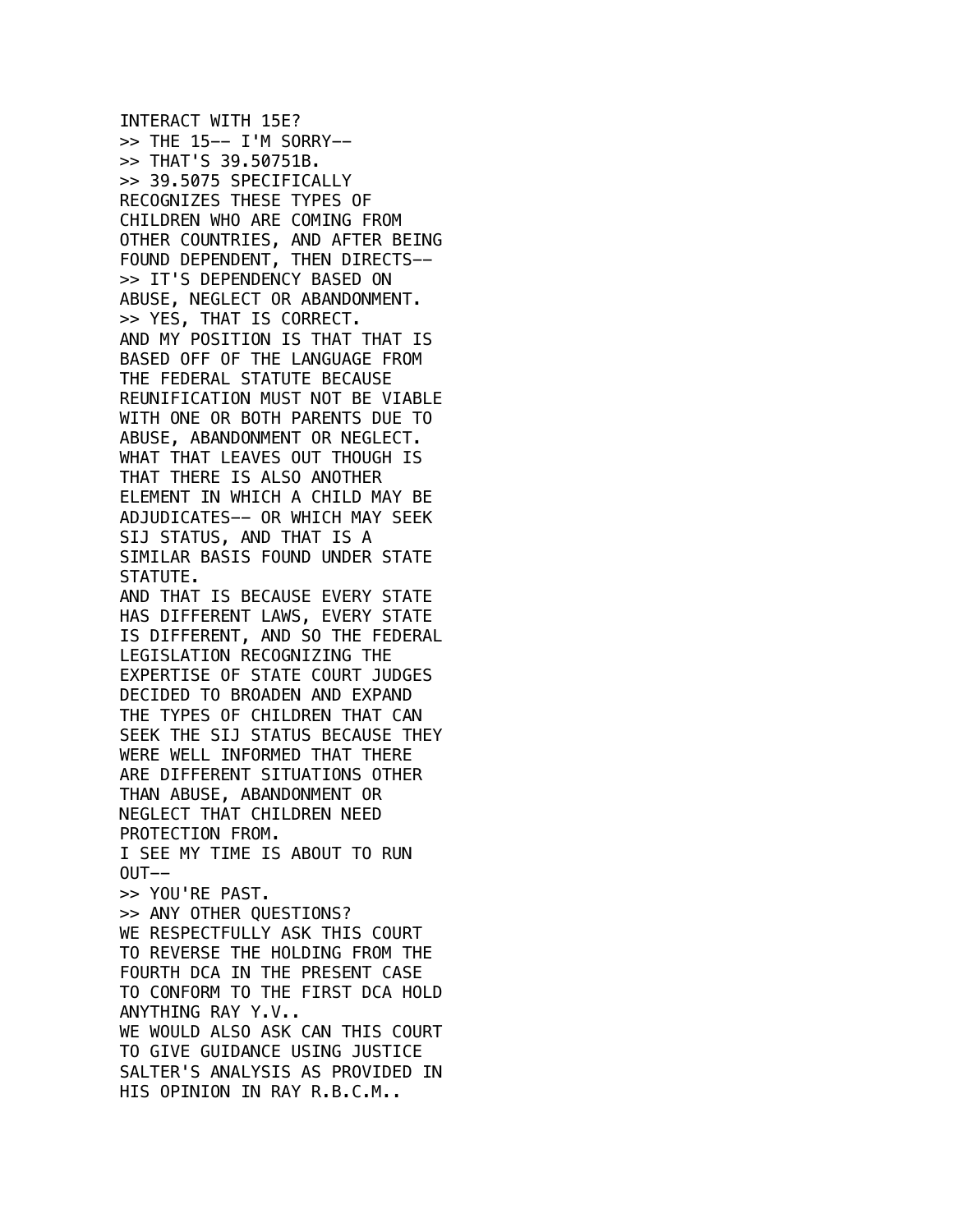WE ALSO ASK THIS COURT TO REVERSE AND REMAND FOR AN ORDER OR IN THE THEY WERE, REVERSE AND REMAND FOR A HEARING. THANK YOU. >> THANK YOU. >> CHIEF JUSTICE AND MAY IT PLEASE THE COURT, MY NAME IS STEPHANIE ZIMMERMAN, AND I'M REPRESENTING THE DEPARTMENT OF CHILDREN AND FAMILIES, CHILDREN'S LEGAL SERVICES. AS THIS COURT HAS RECOGNIZED, THIS CASE REALLY RISES AND FALLS ON THE DEFINITION OF WHAT IT MEANS TO BE CAPABLE OF PROVIDING-- >> WAS THE DEPARTMENT A PARTY BELOW? >> THE DEPARTMENT, WHILE IT IS A PARTY PURSUANT TO CHAPTER 39.01'S DEFINITION OF PARTY TO ALL DEPENDENCY PROCEEDINGS, THE DEPARTMENT DID NOT APPEAR IN THIS CASE, DID NOT ARGUE IN THIS CASE IN THE TRIAL COURT OR IN THE FOURTH DCA BELOW. >> WHAT DOES THAT SAY ABOUT THE DEPARTMENT'S-- I MEAN, THIS IS WHAT IS SORT OF A BIZARRE THING. BECAUSE IF A CHILD IS DECLARED DEPENDENT UNDER E, THERE ARE OTHER BENEFITS UNDER OUR STATE LAW THAT A CHILD GETS SUCH AS THE ABILITY TO ATTEND COLLEGE WITHOUT COST AND OTHER-- NOW THAT WE HAVE INDEPENDENT LIVING, OTHER BENEFITS. WHEN YOU SAY CHILDREN AND LEGAL SERVICES, IT'S THE DEPARTMENT OF CHILDREN AND FAMILIES. IS IT THAT WHEN IT'S, THAT THERE'S NO INTEREST BECAUSE THIS IS REALLY BEING DONE TO SEE IF THEY CAN OBTAIN SPECIAL IMMIGRANT STATUS, OR DO THEY INVESTIGATE AND MAKE SURE THEY HAVEN'T BEEN ABUSED AND NEGLECTED? I'M NOT UNDERSTANDING HOW THEY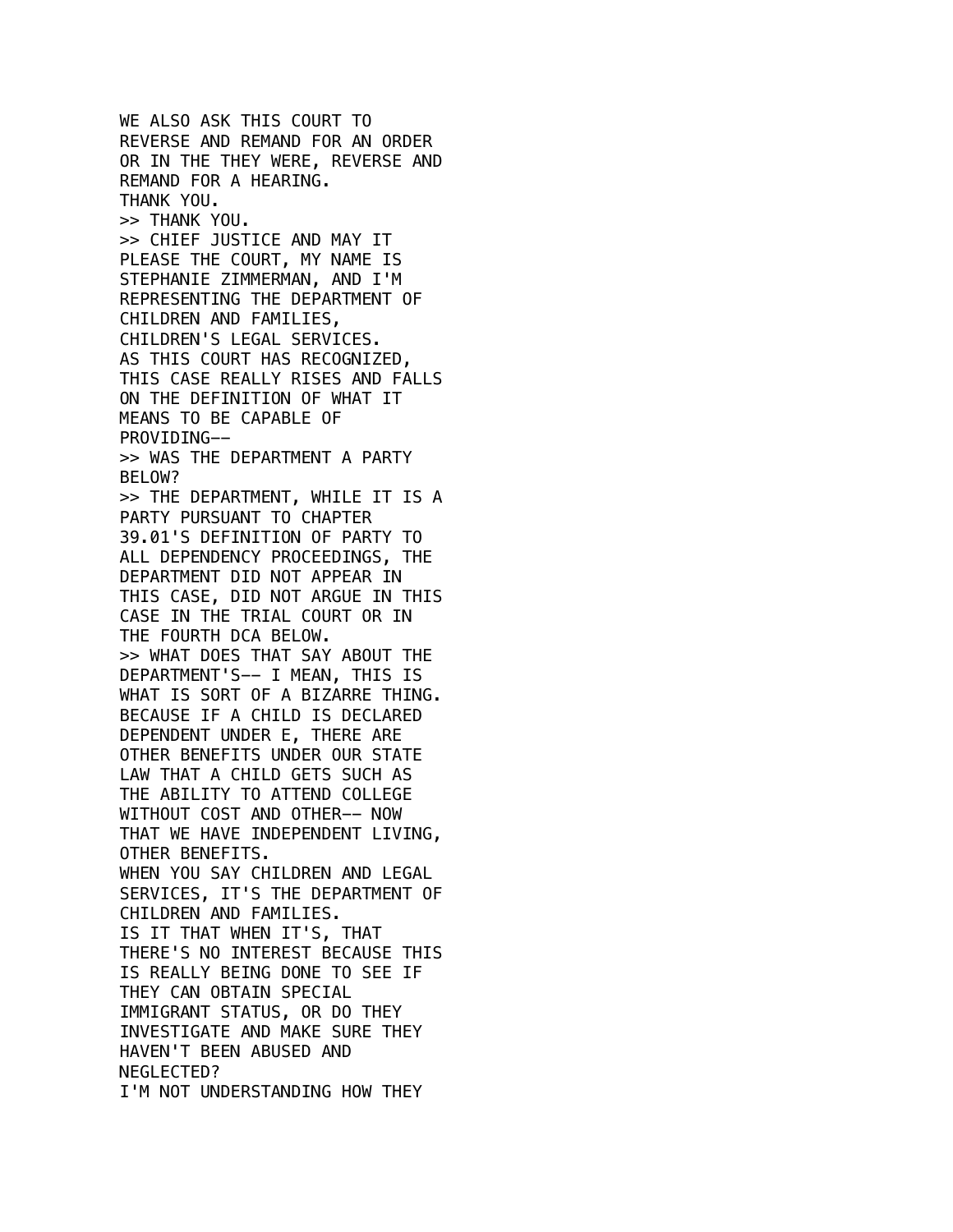JUST TUNE OUT OF THESE PETITIONS. >> AS IT STANDS TODAY, THE DEPARTMENT IS NOT TUNING OUT OF THESE PETITIONS. WE A YEAR AGO, WHEN THIS CASE CAME IN FRONT OF THE TRIAL COURT FOR THE FIRST TIME IN OCTOBER 2014, WERE NOT IN THE USUAL POSITION OF BEING THE PETITIONER. INSTEAD, WE WERE SERVED WITH THIS PARTICULAR PETITION AS THE RECORD REFLECTS. WHAT HAPPENED THEN I HONESTLY CAN'T EXPLAIN. BUT NOW WHEN WE ARE SERVED THE PETITIONS IN THESE CASES, WE DO APPEAR. BECAUSE THE TRIAL COURTS AS WELL AS THE APPELLANT COURTS DO DESERVE OUR GUIDANCE AS THE EXPERTS IN THE DEPENDENCE CITY PROCESS. >> SO, BUT DIDN'T A TRIAL JUDGE DESERVE SOME GUIDANCE FROM THE DEPARTMENT AT THE TIME THIS ALL CAME ABOUT? AND SO WHAT, WHY IS THE DEPARTMENT'S INTEREST DIFFERENT NOW THAT YOU'RE APPEARING HERE-- >> RIGHT. >> BUT YOU DIDN'T APPEAR EITHER IN THE APPELLATE COURT OR IN THE TRIAL COURT? SO WHAT'S THE DEPARTMENT'S DIFFERENT INTEREST NOW? >> I DO WISH I COULD TURN BACK TIME AND PROVIDE GUIDANCE TO THIS PARTICULAR TRIAL COURT, BUT WE COME HERE TODAY BECAUSE AS THE AMICUS COUNSEL HAS POINTED OUT, THIS CASE DOES NOT ONLY IMPACT PETITIONER, BUT IT IMPACTS ALL OF FLORIDA'S CHILDREN. ALL OF FLORIDA'S CHILDREN ARE SUSCEPTIBLE TO THE DEFINITION OF DEPENDENCY THAT IS IN 39.01.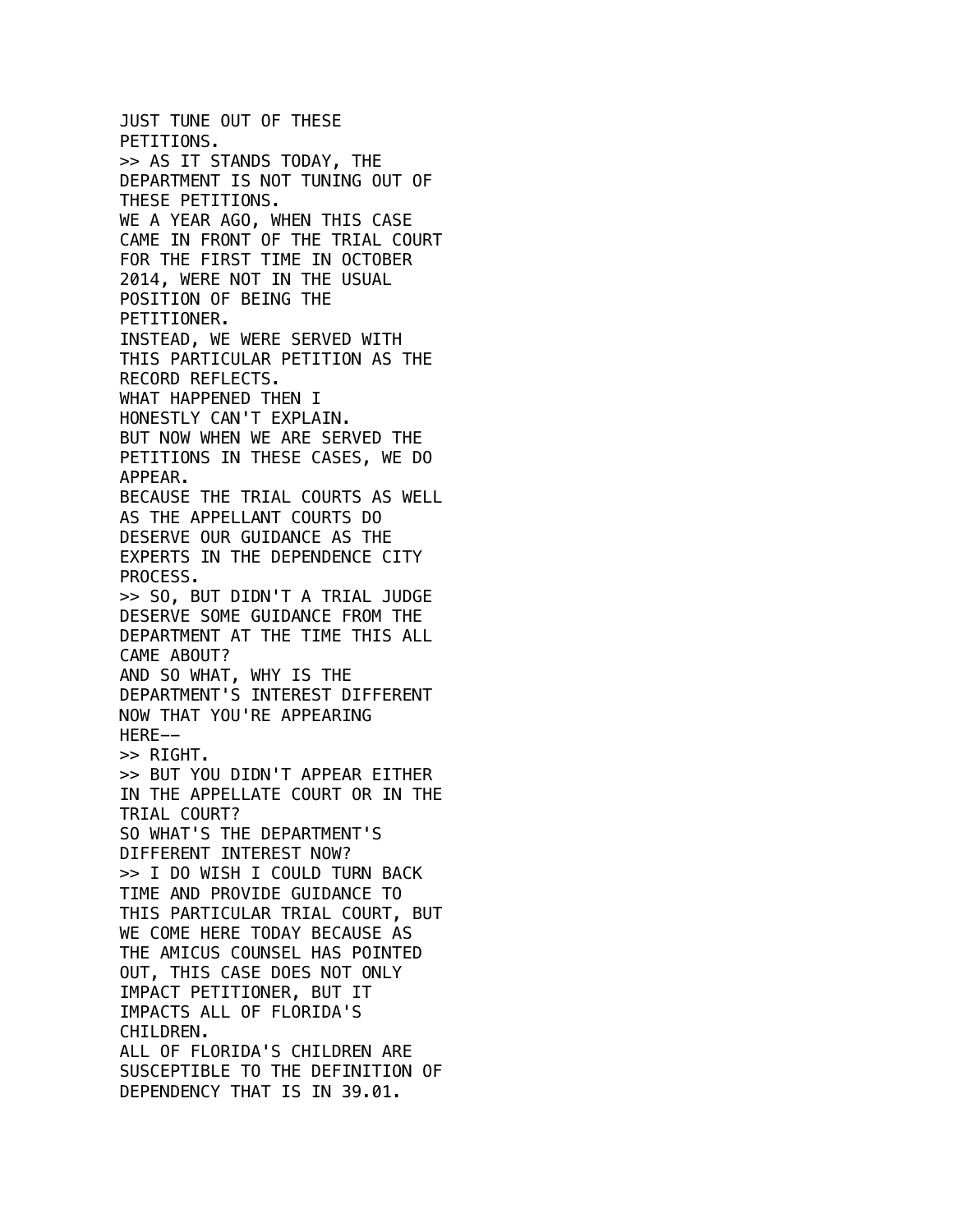>> SO DO YOU AGREE WITH THEIR DEFINITION? >> WE AGREE WITH THAT PORTION WHERE AMICUS SAID WHETHER THE PARENT IS CAPABLE BY MAKING PROVISIONS FOR THE CARE OF THE CHILD. THIS CANNOT BE LOOKED AT SOLELY-- >> BUT LET ME-- OKAY. THAT KIND OF CUTS TO THE HEART OF THIS. BECAUSE WHAT DO YOU SAY TO THE SUGGESTION THAT IN THIS CASE THE MOTHER DID NOT MAKE PROVISION? IT WAS THE OFFICE OF REFUGEE RESETTLEMENT THAT MADE PROVISION. THE MOTHER HAD NOTHING TO DO WITH THAT. SHE'S ENTERED THE PICTURE AFTER THE FACT, GIVEN AN AFFIDAVIT TO HELP THIS PROCEEDING GO FORWARD. SHE ACTUALLY PLAYED NO ROLE IN MAKING PROVISION FOR THE CARE AND SUPERVISION OF THE CHILD. >> WE WHOLEHEARTEDLY ADMIT THAT SHE DID NOT MAKE THIS PROVISION, BUT I THINK WHAT WE NEED TO DO IS WE AGREE IT NEEDS TO BE REMANDED, BUT IT NEEDS TO BE REMANDED FOR A FURTHER HEARING ON WHAT THE MOTHER WAS CAPABLE OF. WHY WASN'T THE UNCLE SOMEONE WHOM SHE COULD HAVE REACHED OUT TO AT THAT TIME? WE NEED TO EXPLORE THAT. WHAT WE HAVE IN THIS RECORD IS THAT THE CHILD TESTIFIED THAT THE MOTHER HAD NO FOOD, NO CLOTHING TO PROVIDE THIS CHILD. THERE'S A DISTINCTION THOUGH OF NOT PROVIDING AND WHETHER A PARENT IS CAPABLE OF PROVIDING. UNDER THE DEPENDENCY STATUTES, NEGLECT IS THAT KIND OF SITUATION WHERE A PARENT DOES NOT PROVIDE. HERE WE KIND OF LOOK AT WHETHER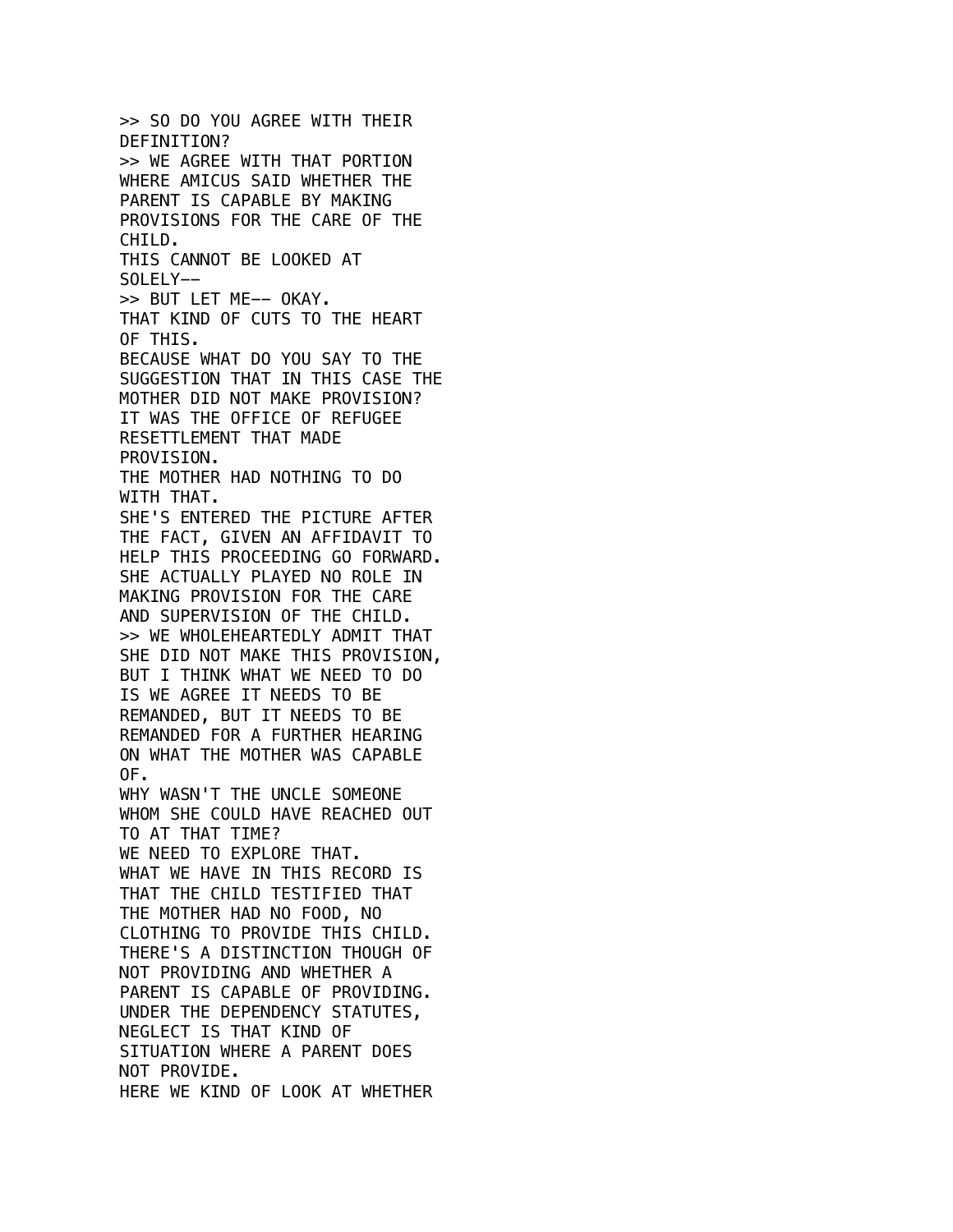SHE WAS CAPABLE. >> SO LET ME ASK YOU A QUESTION. ARE YOU AGREEING WITH JUDGE FOREST SAID IT SHOULD BE REMANDED FOR AN EVIDENTIARY HEARING? >> WE DO AGREE WITH JUDGE FOREST, YES, BECAUSE NEITHER THE TRIAL COURT, NOR THE FOURTH DCA RECOGNIZED THIS AS THE INDEPENDENT BASIS FOR DEPENDENCY. IT DOES NEED TO BE EXAMINED AS ITS OWN BASIS. WE HAVE TO LOOK-- YES. >> I GUESS WHAT IS OF CONCERN TO ME IS THIS BROAD DEFINITION THAT'S BEING USE HERE. IT SEEMS TO ME, AS WE ASKED THE OTHER COUNSEL, THAT ANY CHILD LIVING WITH ANY AMERICAN THAT IS NOT THE-- ANY PERSON THAT IS NOT THE CHILD'S PARENT CAN THEN WHETHER THE PERSON WHO THEY'RE LIVING WITH IS TAKING CARE OF THEM OR NOT, CAN COME INTO THE COURT AND SEEK THIS DEPENDENCY STATUS. IS THAT HOW BROAD THE STATUTE IS? >> NO, IT IS NOT, YOUR HONOR. THE REASON IT IS NOT IS BECAUSE CHAPTER 39 MAKES IT CLEAR THAT IT HAS TO BE LIBERALLY INTERPRETED IN THE CONTEXT OF THE INTENT AND PURPOSE OF CHAPTER 39. CHAPTER 39 IS TO MAKE THE HEALTH AND SAFETY OF CHILDREN THE PARAMOUNT CONCERN. WHERE CHILDREN ARE OTHERWISE HEALTHY AND SAFE, THERE IS NO REASON FOR THAT CHILD TO BE PULLED INTO THE DEPENDENCY SYSTEM WITH THE OVERSIGHT THAT BOTH THE COURT AND THE DEPARTMENT PROVIDE THAT FAMILY. >> SO WHY WOULD IT IN THIS SITUATION WHERE AS FAR AS I CAN TELL FROM THIS RECORD THE CHILD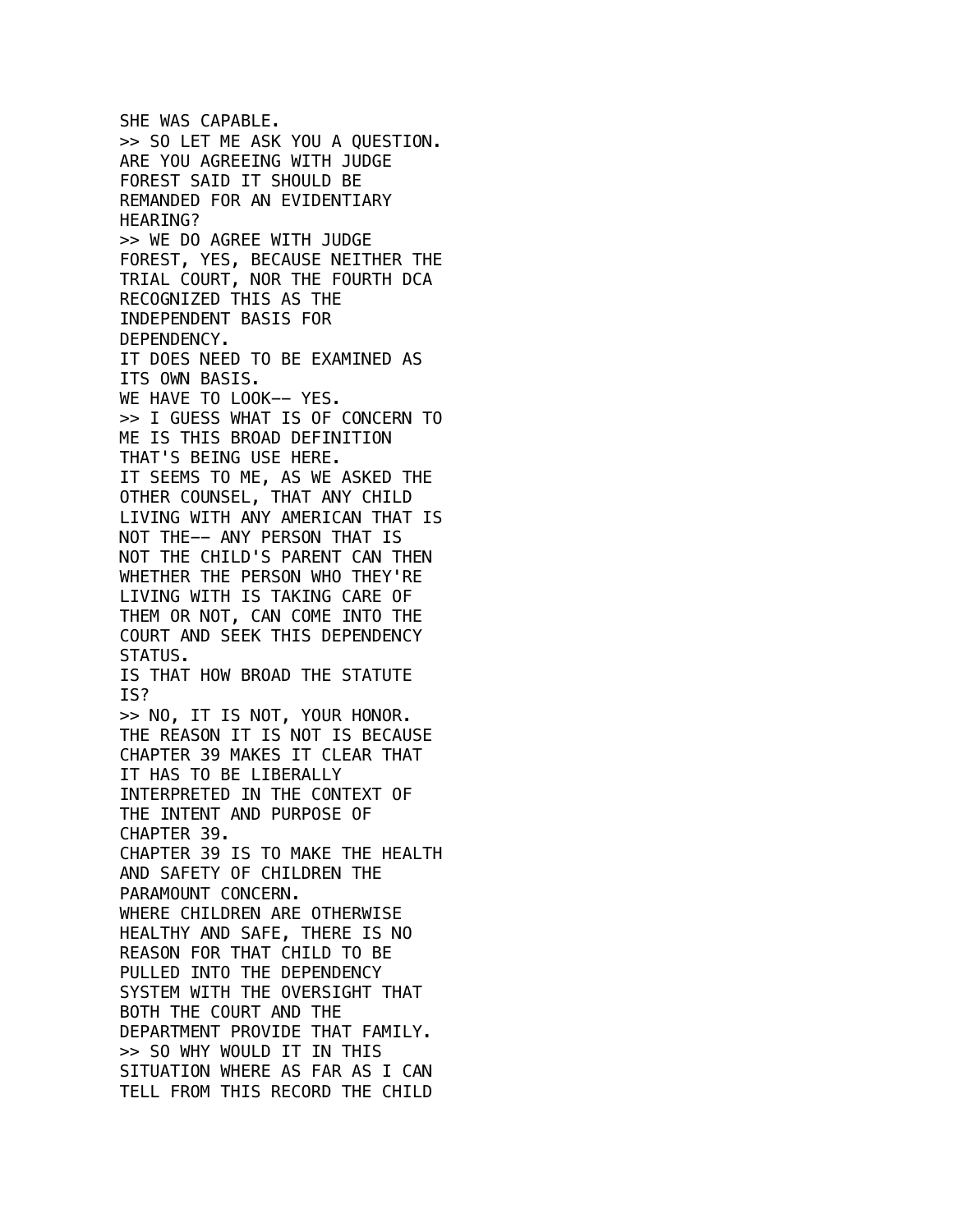WAS LIVING WITH AN UNCLE, THE UNCLE WAS TAKING CARE OF THE CHILD, SO WHY WOULD YOU PULL THIS CHILD INTO THE DEPENDENCY SITUATION EXCEPT FOR THOSE OTHER THINGS THAT YOU CAN GET DOWN THE LINE ONCE YOU DECLARE DEPENDENT? >> BECAUSE WITH THIS PARTICULAR CASE WE HAVE TO LOOK AT WHAT THE MOTHER WAS CAPABLE OF DOING. AND MAYBE THERE WAS SOMETHING THAT WE DON'T KNOW ABOUT BECAUSE IT WASN'T FLESHED OUT BELOW OF WHY THIS MOTHER COULD NOT TURN TO THIS UNCLE. OR MAYBE THIS UNCLE WAS UNKNOWN. BUT NOW THIS CHILD IS BEING CARED FOR. WHERE A PARENT IS ABLE TO PLACE THEIR CHILD IN ANOTHER RELATIVE'S OR ANOTHER RESPONSIBLE ADULT'S HOME THAT CAN PROVIDE FOR CARE, THAT CHILD SHOULD NOT BE PART OF THE DEPENDENCY PROCESS. AND WE TALK ABOUT WHAT ARE THE MECHANISMS THAT COULD PROVIDE SOME KIND OF PROTECTION FOR THESE KIDS. FLORIDA LAW PROVIDES THOSE MECHANISMS, BY EXAMPLE, CHAPTER 751 PROVIDES FOR THE TEMPORARY CARE OF CHILDREN. >> SO YOU, SO YOUR ARGUMENT WOULD THEN BE THAT THIS CHILD COULD GO THROUGH DEPENDENCY BECAUSE IT WASN'T THE MOTHER WHO PUT THE CHILD IN THE UNCLE'S CARE, BUT THE GOVERNMENT? >> MY POSITION IS THAT WE DON'T KNOW IF THIS CHILD IS DEPENDENT OR NOT BECAUSE WE HAVE NOT FLUSHED OUT WHETHER THE MOTHER WAS CAPABLE. WE HAVE TO LOOK AT THE RESOURCES THAT ARE AVAILABLE TO THAT MOTHER. RESOURCES CAN BE PEOPLE, THEY CAN BE SERVICES, THEY CAN BE A WHOLE HOST OF THINGS.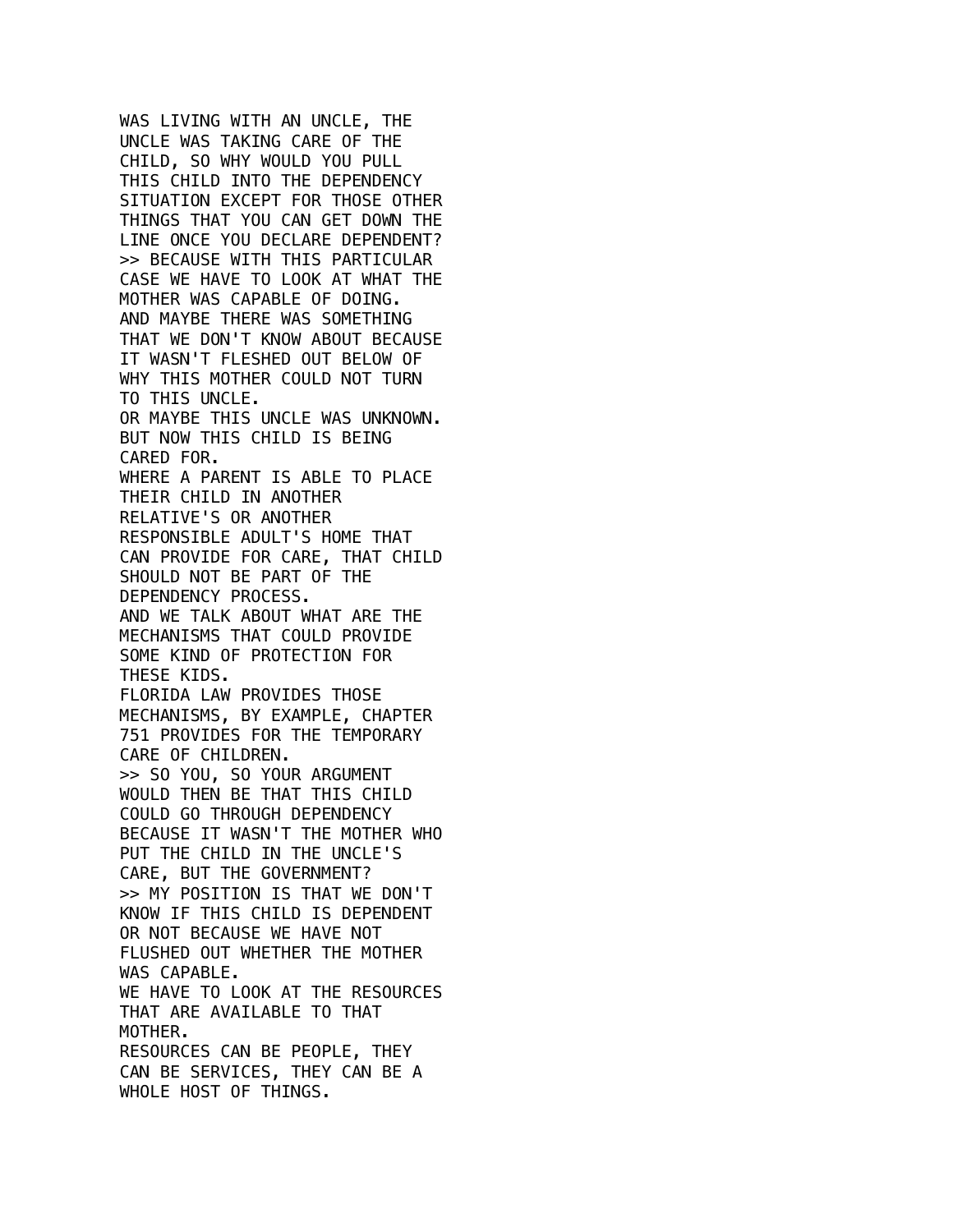WE JUST DON'T KNOW WHAT THEY ARE FOR THIS PARTICULAR PARENT, BUT WE NEED THIS COURT IN ITS ANALYSIS TO-- >> WELL, IT APPEARS THAT THE BROTHER WAS A RESOURCE AVAILABLE. >> THE BROTHER, I'M SORRY, YOUR HONOR? >> WELL, YES. >> THE UNCLE-- >> I MEAN, THAT'S HER BROTHER. MAYBE THAT'S NOT HER BROTHER. >> I'M SORRY. >> THE UNCLE WAS A RESOURCE AVAILABLE. >> AND WE VERY MUCH-- >> SHE DIDN'T AVAIL HERSELF OF  $IT--$ >> UH-HUH, RIGHT. >> BUT YOUR POINT IS IF THAT WERE AVAILABLE, THEN SHE WERE, THEN SHE WOULD BE CAPABLE OF THROUGH THAT MEANS PROVIDING THE CARE AND SUPERVISION. >> YES, YOUR HONOR. >> HOW DOES BEING DECLARED DEPENDENT AS TO ONE PARENT BUT NOT BOTH, BECAUSE THERE ARE CASES OUT THERE AND THEY'RE COMING UP THIS WAY THAT WOULD HAVE ONE PARENT ABANDONS THE FAMILY, EVERYBODY, BUT THEN THERE'S ANOTHER PARENT STILL ON THE SCENE. AND THE ARGUMENT IS MADE, WELL, IT'S ABANDONMENT AS TO A SINGLE PARENT. HOW DOES THAT FIT INTO THE DISCUSSION HERE AND WHAT'S IN THE STATUTE AND WHAT IT ALLOWS? >> THE DISCUSSION THAT WE'VE BEEN ENGAGING IN SO FAR TODAY IS, CONCERNS 15E WHICH TALKS ABOUT NO PARENT AVAILABLE. WHETHER ONE PARENT IS THE BASIS FOR DEPENDENCY REALLY LOOKS AT SUBSECTIONS A AND F OF 39.015. >> ALL RIGHT. >> THAT PLAIN LANGUAGE DOES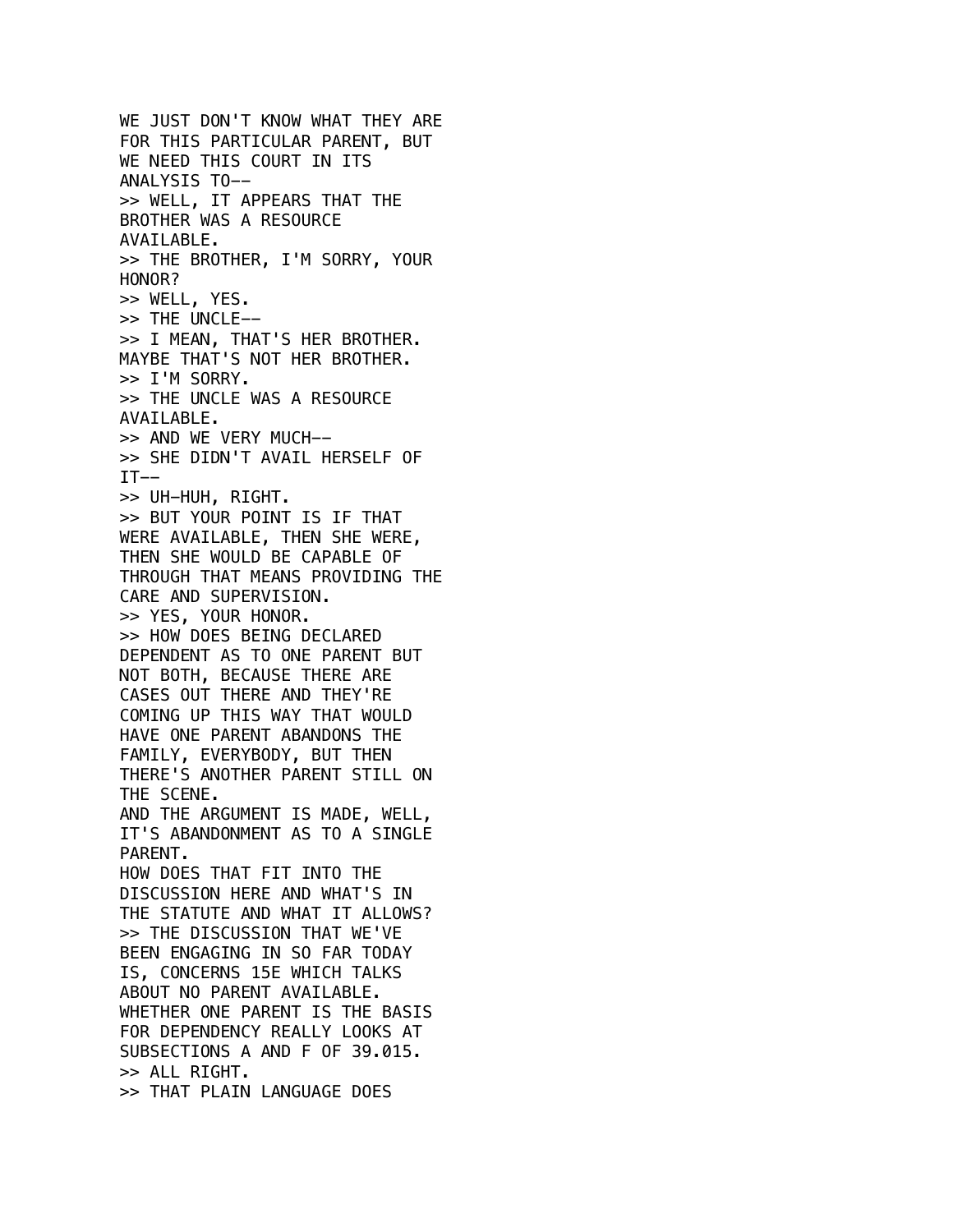STATE THAT A CHILD CAN BE ADJUDICATES DEPENDENT BASED UPON ONE PARENT. >> RIGHT. >> HOWEVER, WE ALSO ASK THAT THIS COURT INTERPRET T THOSE SAME SUBSECTIONS WITH THE INTENT AND PURPOSE OF CHAPTER 39. I'D LIKE TO GIVE THIS COURT AN EXAMPLE. A SINGLE MOTHER CAN BE RAISING HER CHILD FOR 17 YEARS AND HAVE PROVIDED A VERY SAFE AND STABLE HOME. BUT THE FATHER COULD HAVE ABANDONED THAT CHILD AT INFANCY. IF WE READ IT SO STRICTLY THAT ONLY ONE PARENT CAN BE THE BASIS FOR DEPENDENCY, THEN THAT SINGLE MOTHER AND HER CHILD WOULD BE PULLED INTO THE SYSTEM, AND THAT IS NOT WHAT THE LEGISLATURE INTENDED. >> I MEAN, EVERY SINGLE PARENT, FAMILY OR CHILD WOULD THEN BE SUBJECT TO BEING DECLARED DEPENDENT FOR PURPOSES OF THE STATE. >> EXACTLY, YOUR HONOR. AND THAT IS NOT THE INTERPRETATION THAT ANYBODY INTENDED. WE LOOK AT THE PRINCIPLES OF STATUTORY CONSTRUCTION, AND THOSE PRINCIPLES SAY THAT WE SHOULD NEVER STRICTLY READ A STATUTE IN A WAY THAT WILL LEAD TO UNREASONABLE OR ABSURD RESULTS. AND TO READ IT THAT NARROWLY WILL DO SO. >> WELL, I DON'T WANT-- BUT HERE, GOING BACK TO E AND SOMETIMES THE LEGISLATURE SAYS WE SHOULDN'T BE INTERPRETING STATUTES, IT'S UP TO THEM TO CLARIFY. AND IT SEEMS TO ME THAT BECAUSE OF THIS UNIQUE SITUATION WHICH IS REALLY-- DEPENDENCY STATUS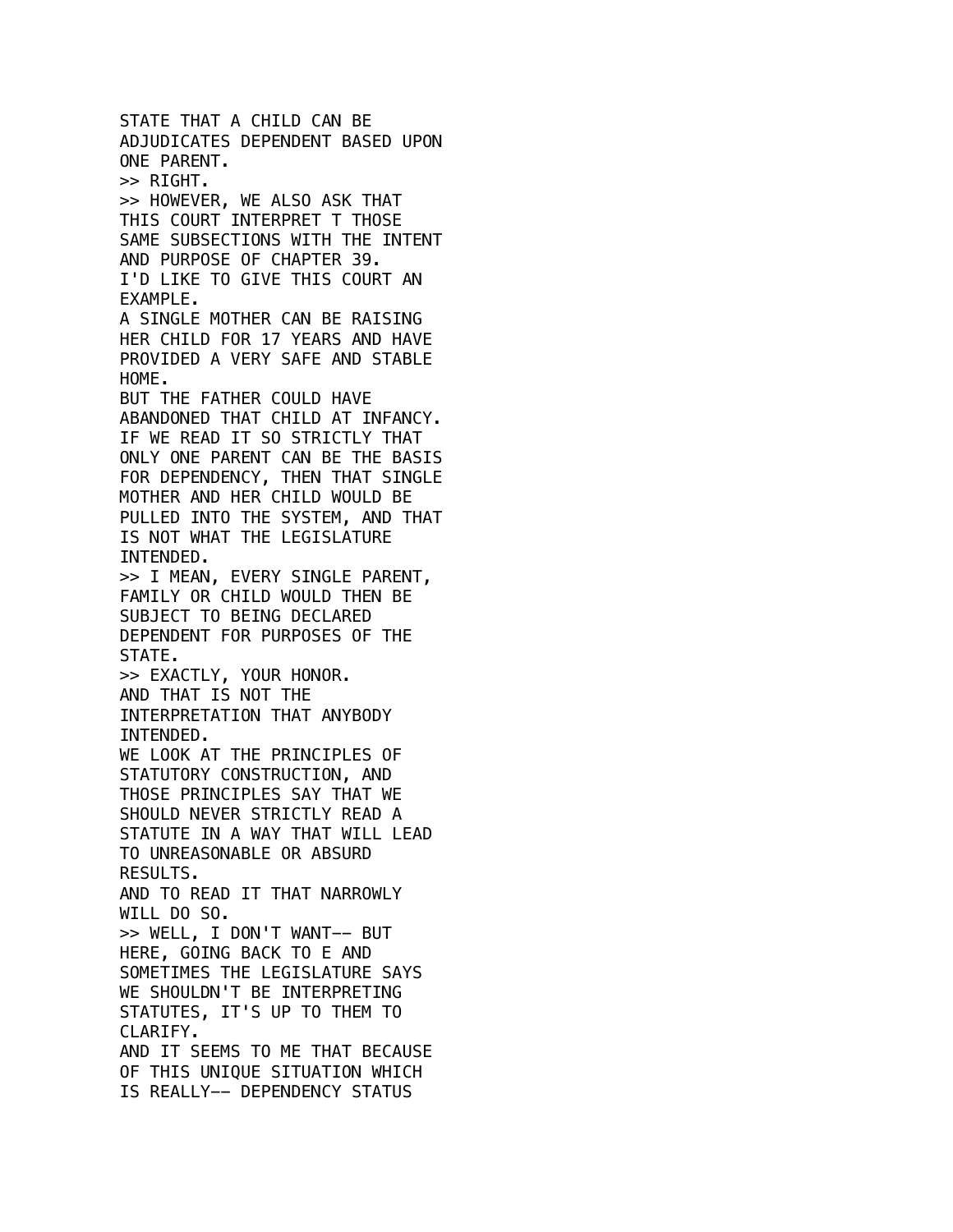IS BEING SOUGHT FOR A VERY SPECIAL REASON, SO THEY CAN GET THIS SPECIAL IMMIGRANT STATUS. SHOULDN'T THE LEGISLATURE CLARIFY OR NARROW SUBSECTION E SO THAT IT DOES NOT HAVE THE UNINTENDED CONSEQUENCE OF WHERE, YOU KNOW, A CHILD COMES HERE, THE PARENT SAYS GO TO AMERICA, YOU KNOW? I CAN'T SUPPORT YOU ANYMORE. I'M NOT CAPABLE OF PROVIDING SUPPORT. BUT THE FEDERAL GOVERNMENT, AS JUSTICE KANDI SAYS, THEN COMES IN AND SAYS, WELL, WE'RE EITHER REPORTING YOU, OR WE'RE FIGURING SOMETHING OUT, BUT IN THE MEANTIME, WE'RE PUTTING YOU WITH SOMEBODY. IT SEEMS TO ME THAT'S A, THAT'S THE FEDERAL GOVERNMENT AND THE STATE TRYING TO FIGURE THIS OUT, AND IT DOESN'T LOOK LIKE E WAS AMENDED SINCE THIS ALL STARTED. IS THAT TRUE, THAT E PRECEDED WHATEVER ELSE THE FLORIDA LEGISLATURE'S DONE? >> YES. E AS A STATUTORY BASIS PRECEDED THE 2005 ADOPTION OF 39-- >> SO DO WE MAKE ANYTHING OF THE FACT THAT, AND I DON'T KNOW IF THERE'S A WAY TO INTERPRET IT. YOU'RE SAYING WE STILL HAVE TO DECIDE IF THE MOTHER WAS CAPABLE OF PROVIDING CARE. DOES THAT-- OR CAPABLE OF ENTRUSTING THE CARE TO A RESPONSIBLE ADULT. I MEAN, ANOTHER WAY TO DO IT WOULD BE TO SAY, UNCLE, YOU'VE GOT TO BECOME A LEGAL CUSTODIAN. IF YOU DON'T WANT TO, WE, DCF, HAVE TO, YOU KNOW, THIS CHILD WAS 18, BUT IF THE CHILD'S 12, YOU KNOW, DCF HAS A REASON TO MAKE SURE THAT THERE IS A LEGAL CUSTODIAN, RIGHT? >> YES.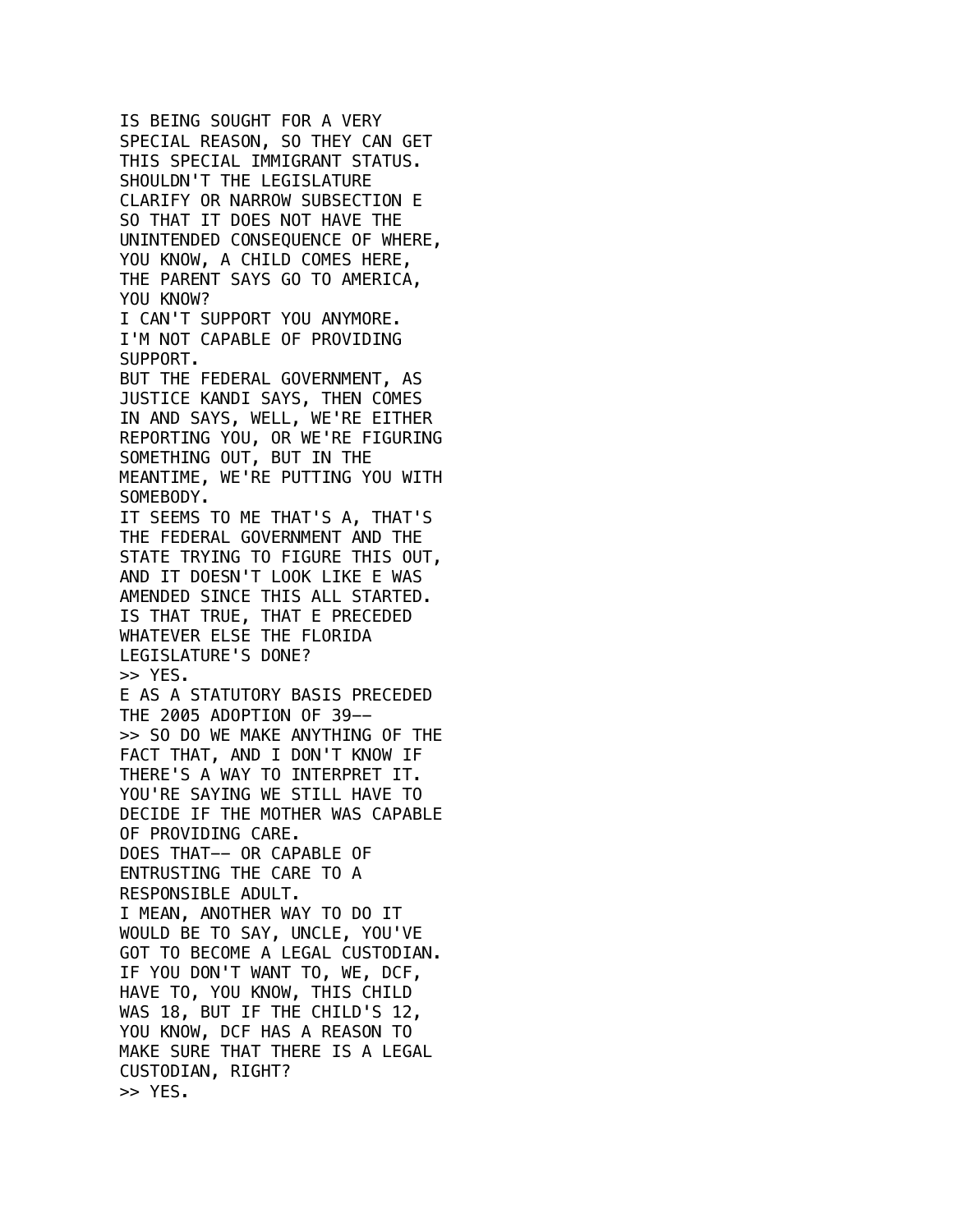IT WOULD MAKE OUR JOBS A LOT EASIER IF THE LEGISLATURE WOULD TAKE THE OPPORTUNITY TO DEFINE WHAT IT MEANT BY "CAPABLE OF PROVIDING SUPERVISION AND CARE." WE DO HAVE A HINT OF WHAT THEY MEANT WITH RESPECT TO THE INTENTS AND PURPOSES THAT ARE LAID OUT IN SUBSECTION SEVEN. THAT PARTICULAR SUBSECTION SPEAKS TO THE PARENT'S RESPONSIBILITY TO PROVIDE FOR THE SUPERVISION AND CARE. AND IT SAYS WE RECOGNIZE THAT THERE ARE SOMETIMES SOCIAL, ECONOMIC, BEHAVIORAL, PHYSICAL ISSUES AND PROBLEMS THAT CAN IMPEDE THAT. THAT'S WHY WE THINK THAT THIS PARTICULAR SUBSECTION WAS NOT DESIGNED FOR THOSE INSTANCES WHERE THERE'S SOME KIND OF INABILITY. FOR INSTANCE, IF A PARENT HAS A MEDICAL CRISIS AND NEEDS TO BE HOSPITALIZED AND CAN'T MAKE THOSE ARRANGEMENTS AHEAD OF TIME, THIS PARTICULAR GROUND WOULD BE AVAILABLE TO PROTECT THAT CHILD, TO MAKE THAT CHILD SAFE. ANOTHER SCENARIO WOULD BE WHERE A PARENT IS INCARCERATED UNEXPECTEDLY AND HAS NOT MADE THOSE ARRANGEMENTS. THIS GROUND WOULD ENABLE US TO PROTECT THAT CHILD. >> SO LET ME ASK YOU THIS THOUGH. ARE YOU FAMILIAR WITH WHATEVER THIS AGREEMENT IS THAT THE UNCLE SIGNED WITH THE GOVERNMENT? >> BECAUSE THE UNCLE'S AGREEMENT WAS NOT ON THE RECORD, I'M NOT FAMILIAR WITH THAT.  $>>$  OKAY. >> WHAT I'M FAMILIAR WITH IS THE STANDARD FORM THAT IS ONLINE ON THE OFFICE OF REFUGEE RESETTLEMENT--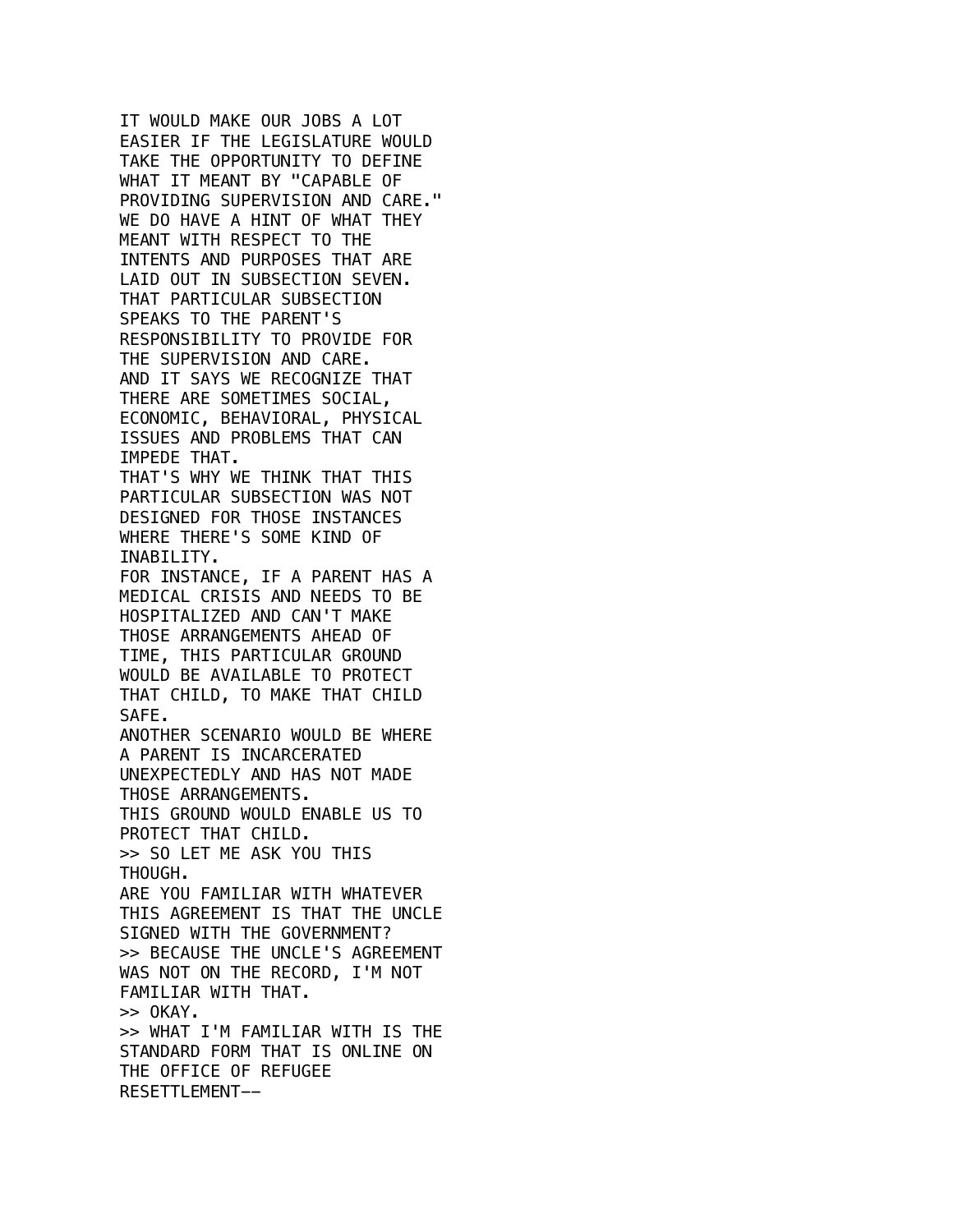$>>$  OKAY. >> AND I CAN SPEAK TO THE STANDARD FORM THAT'S AVAILABLE. >> UNDER THE STANDARD FORM THEN, THE PERSON AGREES TO TAKE CARE OF THE CHILD-- >> YES. THE VERY FIRST AGREEMENT IS THAT THEY WILL PROVIDE FOR THE CARE OF THE CHILD.  $>>$  OKAY. AND THEN DO THEY AGREE TO BECOME THE CUSTODIAN OR AGREE TO THINK ABOUT BECOMING THE CUSTODIAN B? >> ACTUALLY, THE REFERENCE TO CUSTODIAN IS NEVER FLUSHED OUT IN THE FORM. WHAT THEY AGREE TO DO IS IF THEY IN ANY WAY WILL NO LONGER BE ABLE TO TAKE CARE OF THE CHILD, THEY MUST PROVIDE FIVE DAYS' NOTICE TO THE OFFICE OF REFUGEE RESETTLEMENT, LETTING THEM KNOW THEY CAN NO LONGER PROVIDE CARE FOR THE CHILD. >> SO, IN ESSENCE, THE CHILD IS PLACED WITH SOMEONE WHO AGREES TO TAKE CARE OF HIM, AND IF FOR SOME REASON THEY BECOME UNABLE TO TAKE CARE OF THE CHILD, THEY WILL NOTIFY THE DEPARTMENT, WHATEVER THAT DEPARTMENT-- >> THE OFFICE OF REFUGEE RESETTLEMENT. >> YEAH, OKAY. >> SO COULDN'T THE LEGISLATURE, ALL THEY HAVE TO DO IS-- THEY COULD SAY PARENT CAPABLE, A LEGAL CUSTODIAN OR A PERSON DESIGNATED BY THE, THIS OFFICE OF REFUGEE RESETTLEMENT WHO HAS AGREED TO TAKE RESPONSIBILITY, RIGHT? THE LEGISLATURE COULD DO THAT. >> THE LEGISLATURE VERY WELL CAN CARVE OUT A NEW GROUND FOR DEPENDENCY. >> BUT, I MEAN, OR AMEND THIS. AND THEY HAVEN'T DONE IT. SO, AGAIN, IN TERMS OF TRYING TO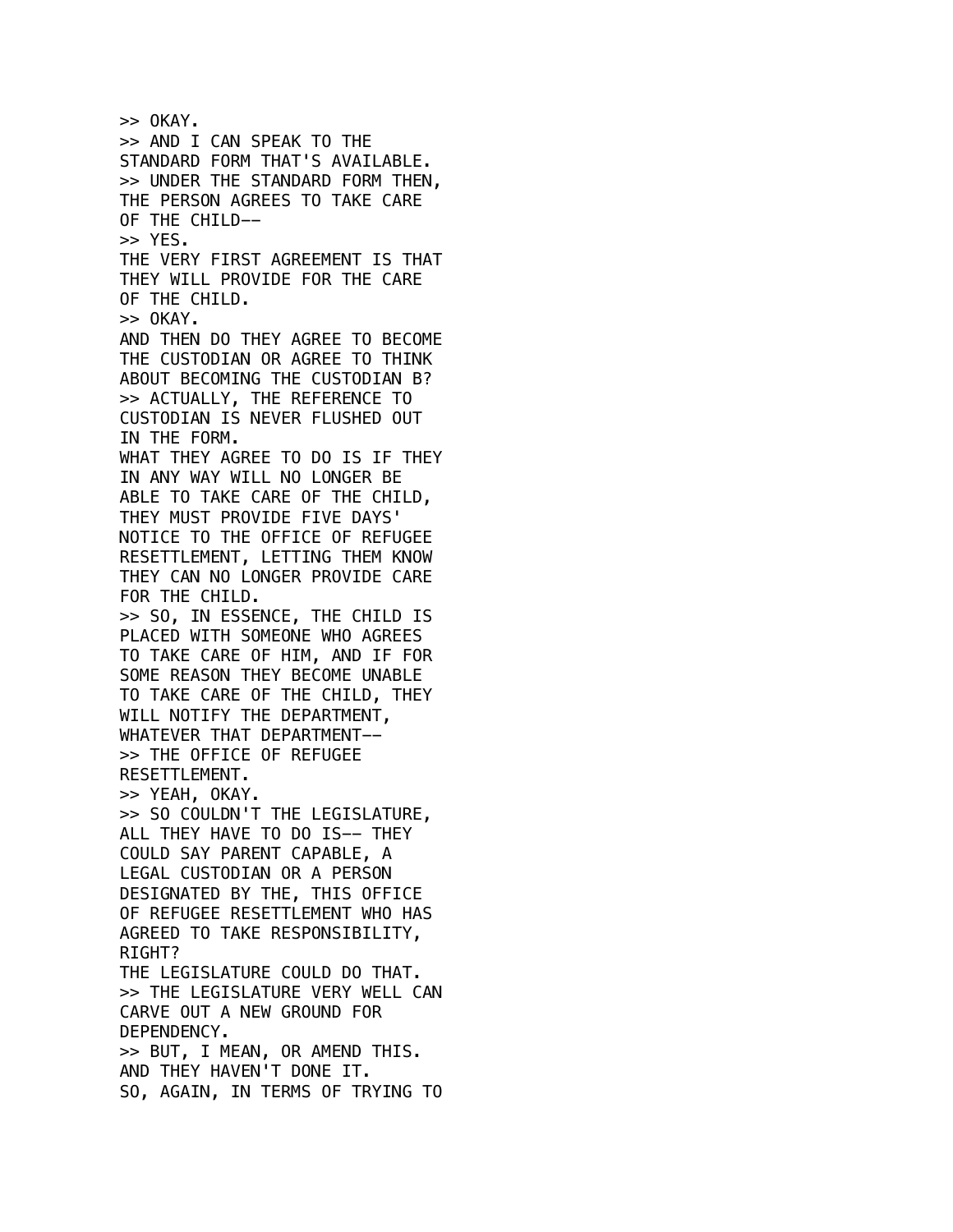FIGURE RIGHT NOW, YOU'RE STILL AGREEING THAT JUST BECAUSE THIS AGREEMENT IS IN EFFECT DOESN'T MEAN THEY CAN'T GO UNDER E, IS THAT CORRECT? >> THAT'S CORRECT. BECAUSE THE ONE DEFINITION THAT THE LEGISLATURE HAS PROVIDED US IS THE DEFINITION OF THE TERM "PARENT" OR "LEGAL CUSTODIAN." THEY'VE EXPLAINED THAT WHEN THAT DEFINITION IS USED, IT REFERS TO THE RIGHTS AND RESPONSIBILITIES OF THE PARENT-- >> I THOUGHT THERE WAS SOMETHING ALWAYS IN THERE ABOUT CARE GIVE, NO? >> NO, 39.0115G REFERS TO-- WHICH IS WHERE A CHILD HAS BEEN SEXUALLY ABUSED-- THAT PROVIDES FOR WHETHER THERE'S NO PARENT, LEGAL CUSTODIAN OR CAREGIVER AVAILABLE FOR THE CHILD. IN 15E WE DON'T HAVE THAT EXTRA WORD, "CAREGIVER." WE HAVE THE WORDS "PARENT" OR "LEGAL CUSTODIAN." >> AND LEGAL CUSTODIAN DOESN'T INCLUDE CAREGIVER. >> CORRECT. LEGAL CUSTODIAN IS DEFINED IN 39 AS BEING A STATUS CONFERRED BY A COURT. >> OKAY. >> CAREGIVER HAS A DIFFERENT DEFINITION. THAT CAREGIVER CAN BE A PARENT, IT CAN BE A LEGAL GUARDIAN, IT CAN BE A PERMANENT GUARDIAN, IT CAN BE OTHER PERSON RESPONSIBLE FOR THE CARE OF THE CHILD. THEN THEY PROVIDE US WITH A DEFINITION OF OTHER PERSON RESPONSIBLE FOR THE CARE OF THE CHILD, AND THAT INCLUDES SOMEONE WHO IS EITHER A SITTER OR A RELATIVE THAT IS ENTRUSTED WITH THE CARE OF THE CHILD. AND FROM THAT LANGUAGE WE CAN GLEAN THEIR INTENT, THAT THEY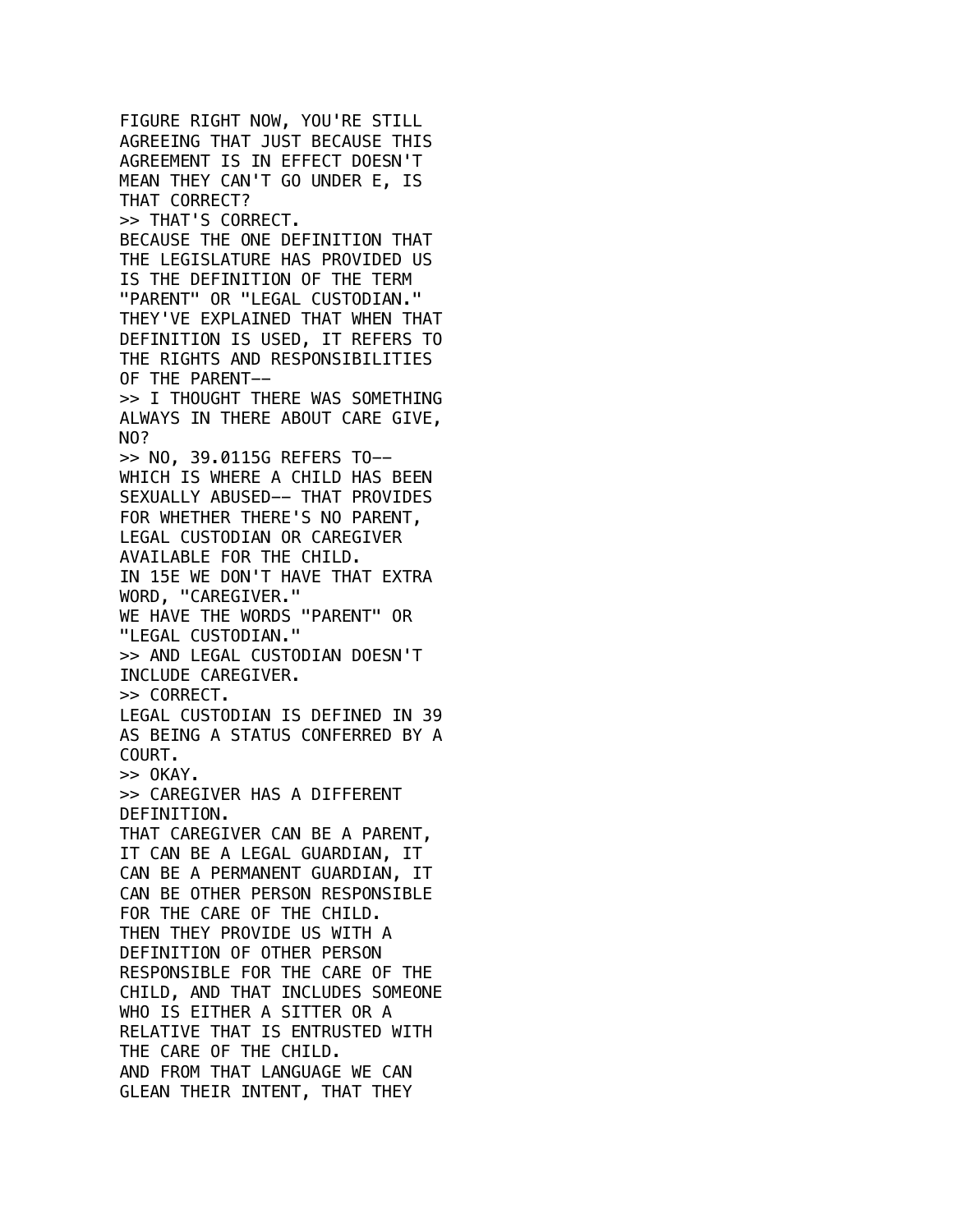WEREN'T-- THEY WEREN'T CONTEMPLATING THAT THIS GROUND WOULD BE USED FOR THOSE SCENARIOS WHERE A PARENT CAN PROVIDE FOR THE CARE THROUGH RELATIVES. >> I HAVE A QUESTION TO ASK YOU ABOUT 39.5075. >> YES. >> I'M LOOKING THROUGH THAT NOW. ONE THING JUMPS OUT AT ME. THE PREDICATE FOR FALLING WITHIN THE CATEGORY OF MAY BE ELIGIBLE FOR SPECIAL IMMIGRANT JUVENILE STATUS UNDER FEDERAL LAW WHICH IS A DEFINED TERM IN THE STATUTE, KIND OF THE OPERATIVE DEFINED TERM THERE, IS THAT THE CHILD HAS BEEN FOUND DEPENDENT BASED ON ALLEGATIONS OF ABUSE, NEGLECT OR ABANDONMENT. OKAY? WELL, WE'RE NOT EVEN, WE'RE NOT REALLY TALKING ABOUT HERE. THE ONLY GROUND THAT'S BEING URGED BEFORE US IS NOT THAT GROUND. IT'S THE 15E WHICH SEEMS TO TAKE IT OUTSIDE THE FRAMEWORK OF THIS STATUTE. THE OTHER THING THAT SEEMS TO TAKE IT OUTSIDE THE FRAMEWORK OF THIS STATUTE IS THIS SEEMS TO BE A STATUTE THAT IS DIRECTED TO THE DEPARTMENT AND COMMUNITY-BASED CARE PROVIDERS. BECAUSE IT'S, IT PROVIDES THAT IF A CHILD MAY BE ELIGIBLE, FALLS IN THAT CATEGORY, THE DEPARTMENT OR COMMUNITY-BASED CARE PROVIDER SHALL PETITION THE COURT FOR AN ORDER THAT THE CHILD MEETS THE CRITERIA FOR SPECIAL IMMIGRATION STATUS. I DON'T SEE ANYTHING IN THIS STATUTE THAT DEALS WITH THIS SORT OF, THIS SORT OF PRIVATE EFFORT TO OBTAIN A DEPENDENCY DETERMINATION. I, AS I'M LOOKING AT THIS, IT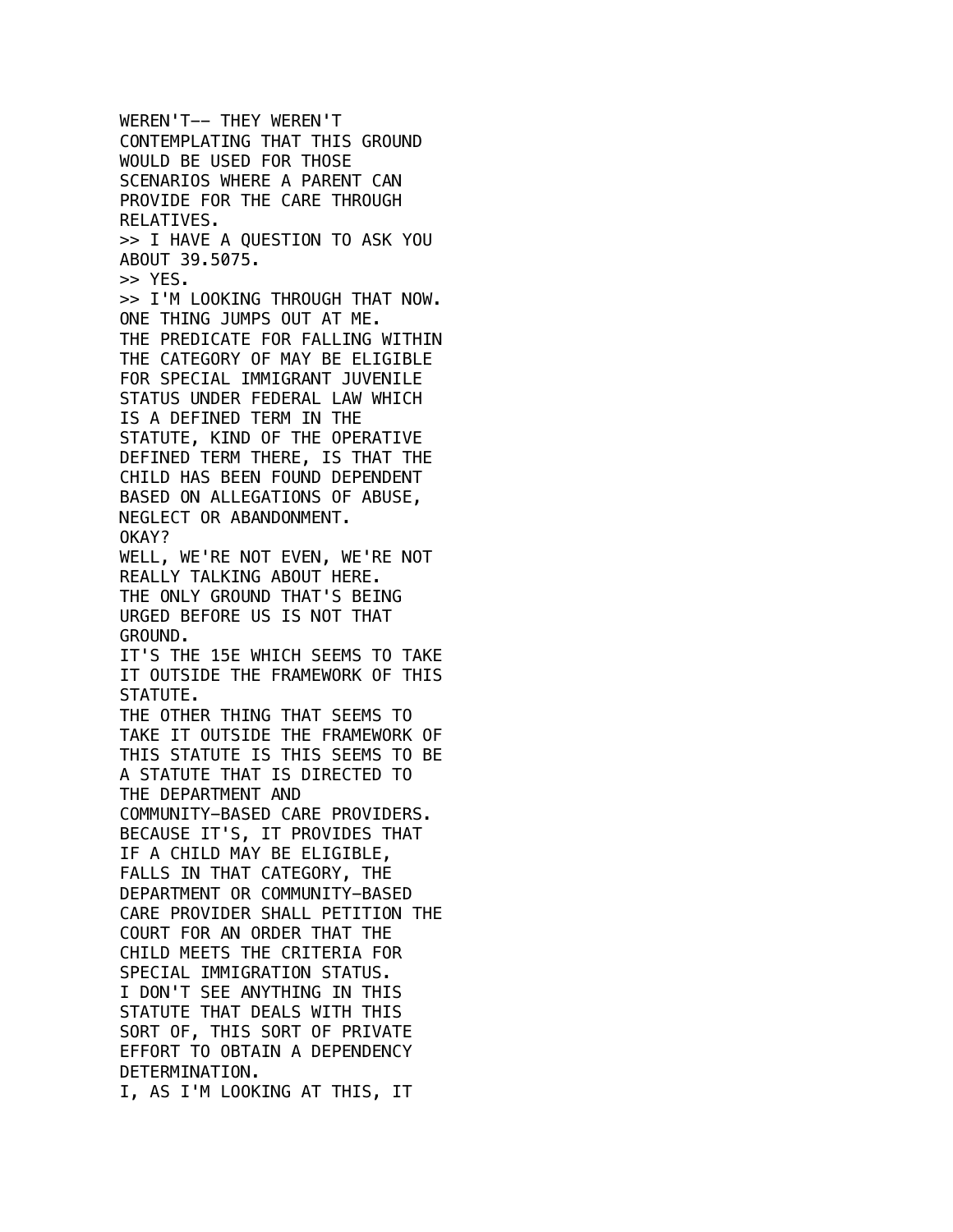SEEMS TO ME THAT WHAT WE'VE GOT HERE IS SOMETHING THAT'S NOT REALLY WITHIN THE SCOPE OF WHAT WAS CONTEMPLATED IN THIS STATUTE. WHAT AM I MISSING THERE? >> WHAT YOU'RE MISSING IS THAT YOU'RE LOOKING AT A STATUTE THAT WAS ENACTED IN 2005, AND IT WAS ENACTED BASED UPON THE FEDERAL LAW THAT EXISTED IN 2005. IN 2008 THE FEDERAL GOVERNMENT REVISED WHAT IS NECESSARY TO BE DEEMED ELIGIBLE OF SPECIAL IMMIGRANT, JUVENILE. THEY HAVE NOW CHANGED IT FROM BEING STRICTLY ABUSE, ABANDONMENT OR NEGLECT TO ALSO INCLUDE OR OTHER SIMILAR PROVISIONS. AND THERE IS A NATIONWIDE ARGUMENT THAT WHERE A PARENT IS NOT CAPABLE OF PROVIDING CARE, THAT A CHILD IS ONE OF THOSE OTHER SIMILAR PROVISIONS THAT CAN APPLY UNDER THE FEDERAL LAW. SO THE STRUGGLE WITH THAT PARTICULAR STATUTE IS THAT STATUTE IS IMPOSING, AS JUSTICE CANADY POINTED OUT, REQUIREMENTS ON THE DEPARTMENT. WHEN WE BECOME AWARE WE NEED TO PETITION FOR THESE CHILDREN. BUT WHETHER FEDERAL LAW SPEAKS ACCURATELY ON WHAT A CHILD CAN DO ONCE ADJUDICATED DEPENDENT T, THAT'S NOT, IT'S NOT EXACTLY PRECISE RIGHT NOW. BUT IT ALSO DOESN'T PROHIBIT A CHILD FROM SEEKING THIS SPECIAL STATUS. >> I MEAN, THAT'S, I GUESS, WHAT I'M STILL LOOKING AT WITH THAT, AND NOW THAT YOU TOLD ME THE FEDERAL LAW'S CHANGED, I UNDERSTAND THE CONCESSION TO BE ON ALL SIDES THAT EVEN IF THERE IS A FINDING OF DEPENDENCY IN THIS CASE, THIS DOES NOT MEAN THAT THE FEDERAL GOVERNMENT IS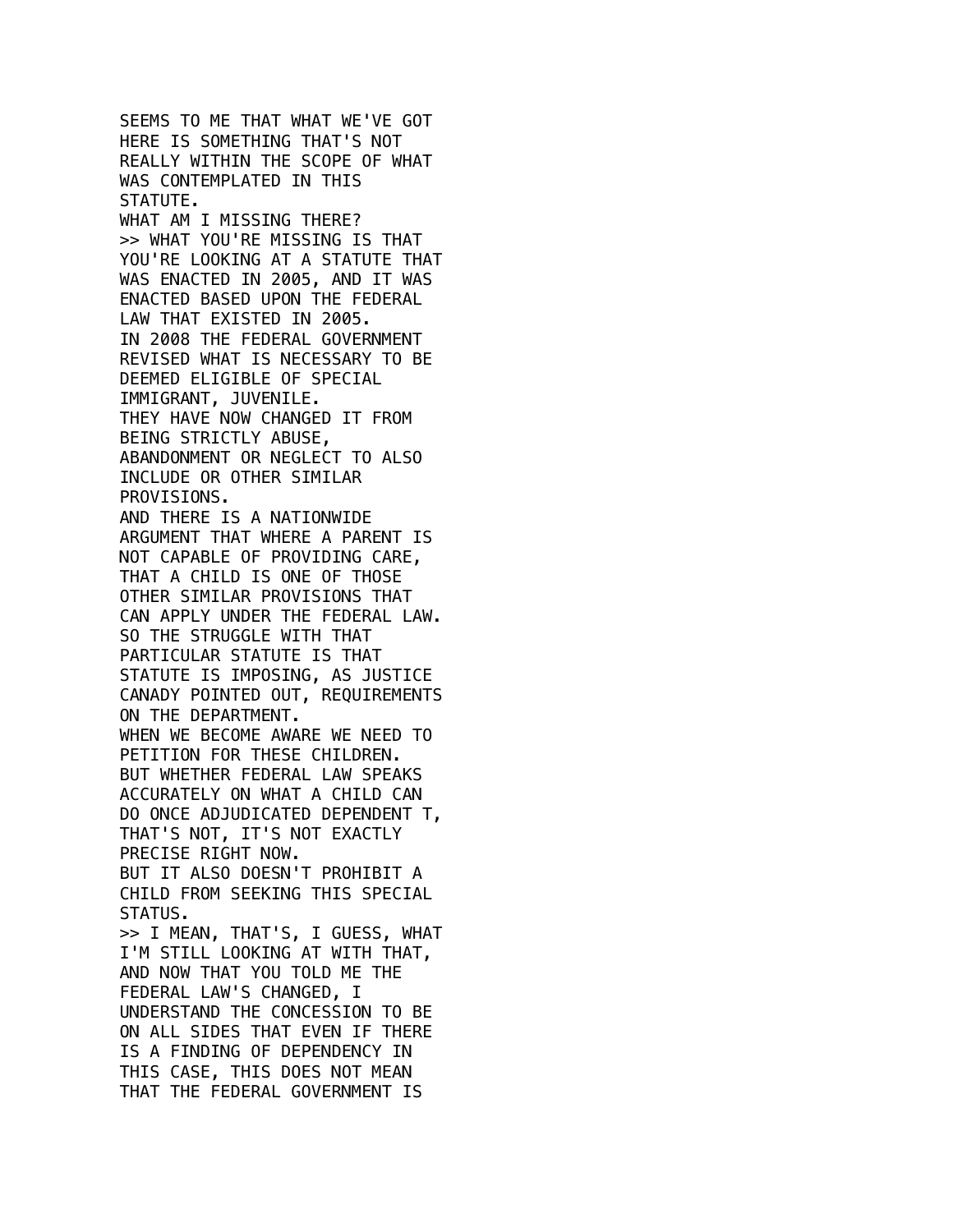OBLIGATED TO PROVIDE THE SPECIAL IMMIGRATION STATUS TO THIS CHILD, IS THAT CORRECT? >> ABSOLUTELY. >> SO THEY LOOK AT WHAT THE BASIS WAS FOR THE DEPENDENCY, AND IF IT'S SOMETHING TECHNICAL OR, YOU KNOW, WHERE WE SEE EXACTLY WHAT IS HAPPENING HERE, THEY CAN DECIDE, NO, WE'RE NOT CREATING-- WE'RE NOT CREATING THE STATUS FOR SOMEBODY THAT JUST SENDS THEIR CHILD TO AMERICA FOR A BETTER LIFE. WE MIGHT THINK THAT'S A HUMANE THING TO DO, BUT THIS ISN'T A PERSON WHO'S A VICTIM OF SPECIAL TRAFFICKING WHICH IS UNDER G. SO THAT'S THE FEDERAL GOVERNMENT'S DECISION, NOT OUR COURT'S SENTIMENT. >> CORRECT. THE ONLY THING BEFORE THIS-- >> LET ME JUST ASK THIS. BUT ONE CANNOT PURSUE THIS SPECIAL IMMIGRATION STATUS UNLESS THERE'S A DEPENDENCY ADJUDICATION. >> THAT ALSO HAS SLIGHTLY EXPANDED UNDER FEDERAL LAW. IN 2008 THE FEDERAL GOVERNMENT CHANGED IT FROM BEING ADJUDICATED GET BY A COURT OR PLACED BY A COURT WITH AN AGENCY OR INDIVIDUAL. SO NOW THERE'S MANY OPTIONS AVAILABLE TO GET TO THE SPECIAL IMMIGRANT STATUS. WE ASK THAT THIS COURT PROVIDE GUIDANCE WITH RESPECT TO 15E THAT IS CONSISTENT WITH THE INTENT AND PURPOSE OF THE STATUTE, TO NOT BE SO OVERBROAD BUT, INSTEAD, TO FOCUS ON THOSE AREAS WHERE A CHILD'S HEALTH AND SAFETY ARE ENDANGERED. THANK YOU. >> THANK YOU. TWO MINUTES, PLEASE. >> YOUR HONOR, FLORIDA FINDS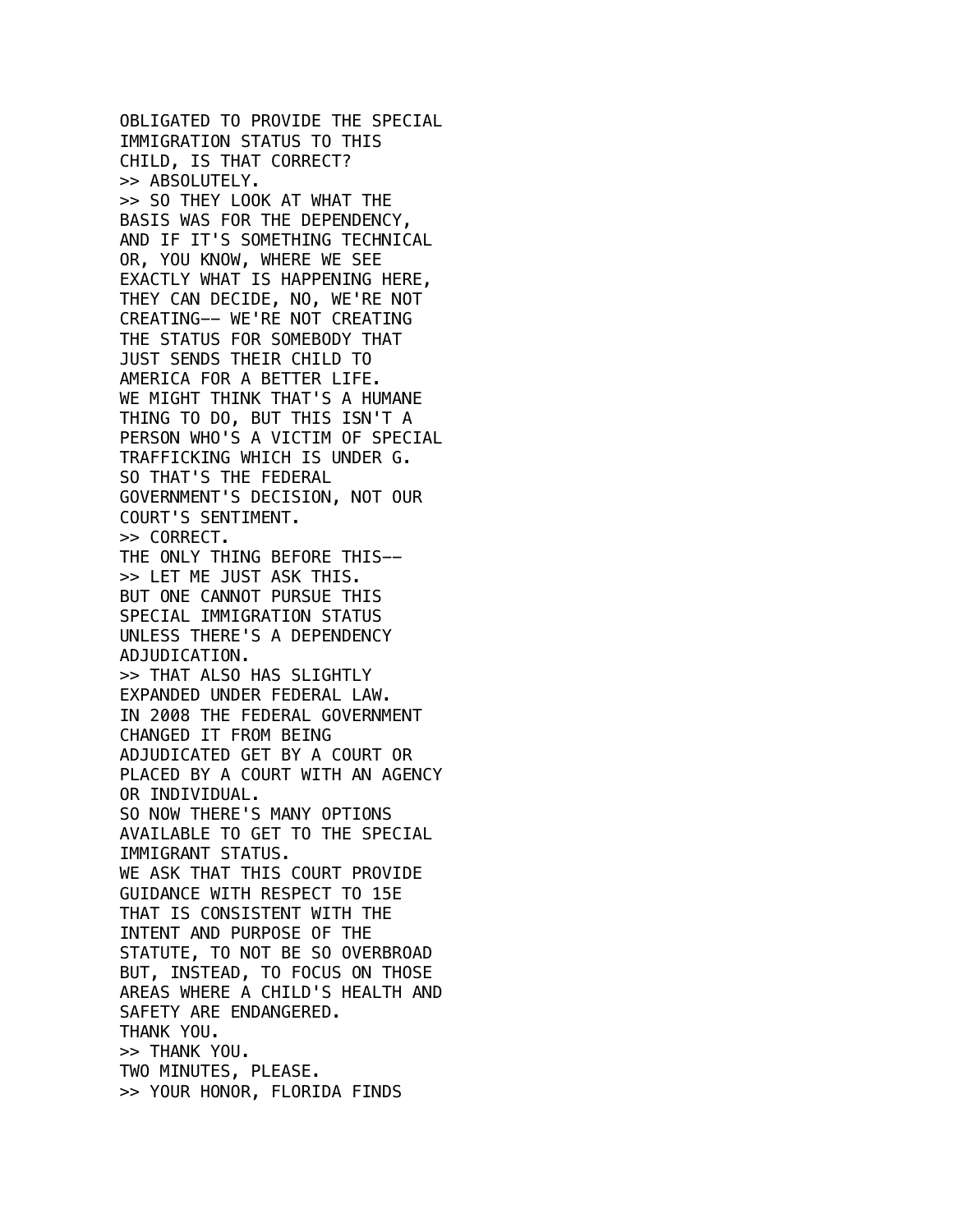INHERENT HARM IN HAVING A CHILD UNDER THE AGE OF 18 WITHOUT A LEGALLY-RESPONSIBLE ADULT. WHICH IS WHY THE JUSTICES' CONCERNS THAT THIS STATUTE WASN'T WRITTEN PERHAPS WITH THE IMMIGRANT CHILD IN FRONT OF IT, IT IS CORRECTLY APPLIED TO THE CHILD WHO IS HERE ALONE, HAS BEEN GIVEN A VOLUNTARY, TEMPORARY CAREGIVER AND MAY APPROACH THE DEPENDENCY COURT FOR THE BENEFIT OF THE DEPENDENCY LAW AS THEY WOULD AS ANY OTHER CHILD IN FLORIDA WOULD. >> THIS CHILD HAS ALREADY TURNED 18, CORRECT? >> THAT'S RIGHT. >> SO HOW WOULD THIS, ANY DECISION AFFECT THIS CHILD? >> THIS CHILD'S PROVISION OF A SPECIAL IMMIGRANT STATUS SORT OF HOLDS THE DOOR OPEN IF IT WAS FILED BEFORE THEIR 18TH BIRTHDAY SO THAT THE-- IF A DEPENDENCY ORDER'S ISSUED, THIS YOUTH NOW MAY GO BACK TO THE USCIS, THE AGENCY, AND STILL SEEK AN ORDER BACK DATED BECAUSE HE FILED BEFORE HIS 18TH BIRTHDAY. AND BECAUSE THIS SITUATION IS CAPABLE OF REPETITION AND REVIEW AS YOUR HONORS HAVE SEEN WHEN YOU'VE HELD OTHER CASES PERHAPS PENDING THE OUTCOME OF THIS DISCUSSION IN THE O.I.C.L. CASE, IT WILL BE REPEATING BECAUSE THERE ARE A NUMBER OF YOUTH WHO ARE IN THE SITUATION THAT COME TO THE DEPENDENCY COURT SEEKING ITS PROTECTIONS AS ANY CHILD IN THE STATE OF FLORIDA HAS THE OPPORTUNITY TO DO UNDER THE AGE OF 18. IT IS TRUE THAT 5075 DISCUSSES A DIFFERENT STAGE IN THE PROCESS, AND CERTAINLY THAT AFTER DCF PERHAPS HAS TAKEN CUSTODY FOR AN ABANDONED, ABUSED AND NEGLECTED